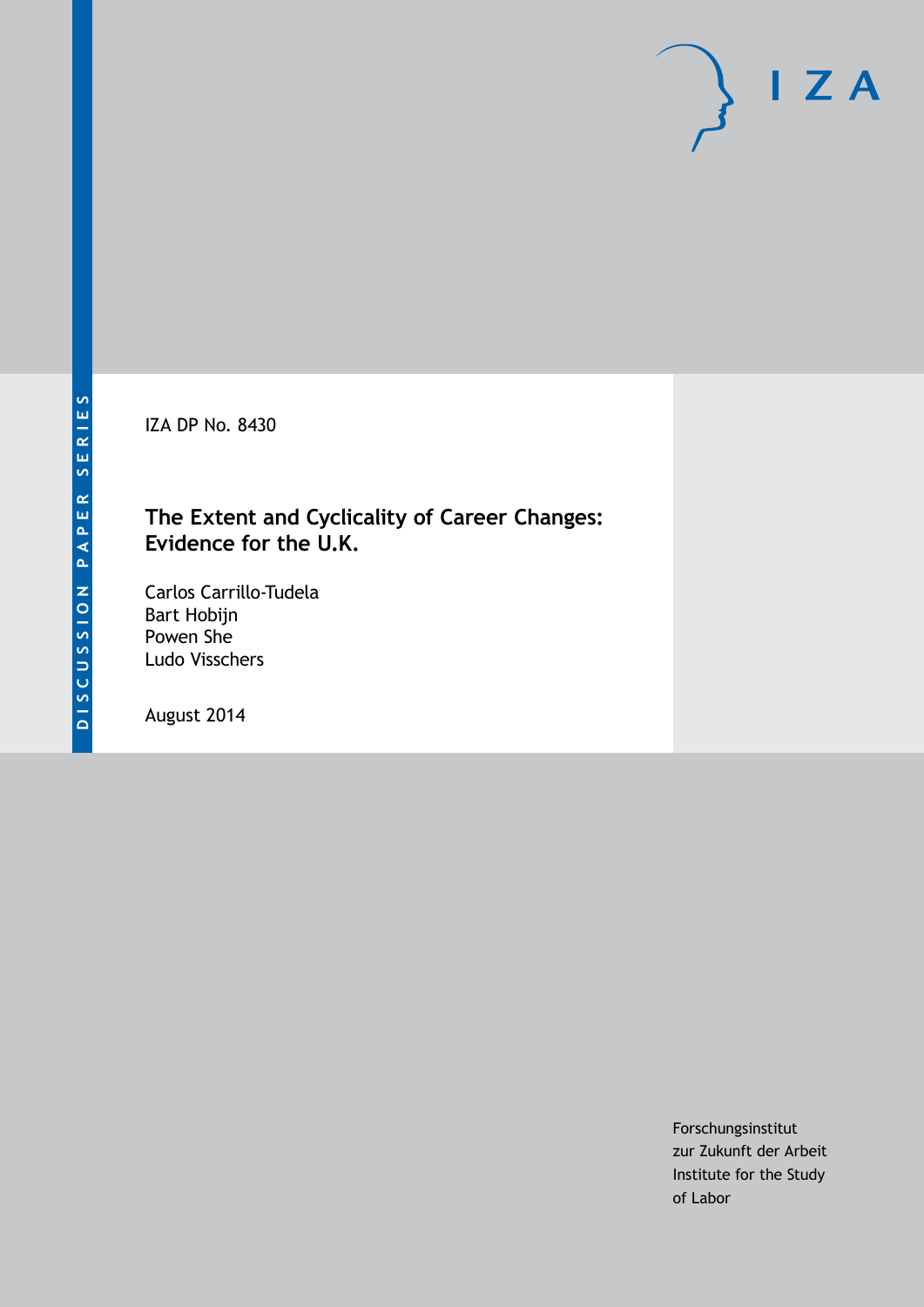# **The Extent and Cyclicality of Career Changes: Evidence for the U.K.**

## **Carlos Carrillo-Tudela**

*University of Essex, CESifo and IZA*

## **Bart Hobijn**

*Federal Reserve Bank of San Francisco*

## **Powen She**

*University of Essex*

## **Ludo Visschers**

*University of Edinburgh, Universidad Carlos III and CESifo*

## Discussion Paper No. 8430 August 2014

IZA

P.O. Box 7240 53072 Bonn **Germany** 

Phone: +49-228-3894-0 Fax: +49-228-3894-180 E-mail: [iza@iza.org](mailto:iza@iza.org)

Any opinions expressed here are those of the author(s) and not those of IZA. Research published in this series may include views on policy, but the institute itself takes no institutional policy positions. The IZA research network is committed to the IZA Guiding Principles of Research Integrity.

The Institute for the Study of Labor (IZA) in Bonn is a local and virtual international research center and a place of communication between science, politics and business. IZA is an independent nonprofit organization supported by Deutsche Post Foundation. The center is associated with the University of Bonn and offers a stimulating research environment through its international network, workshops and conferences, data service, project support, research visits and doctoral program. IZA engages in (i) original and internationally competitive research in all fields of labor economics, (ii) development of policy concepts, and (iii) dissemination of research results and concepts to the interested public.

<span id="page-1-0"></span>IZA Discussion Papers often represent preliminary work and are circulated to encourage discussion. Citation of such a paper should account for its provisional character. A revised version may be available directly from the author.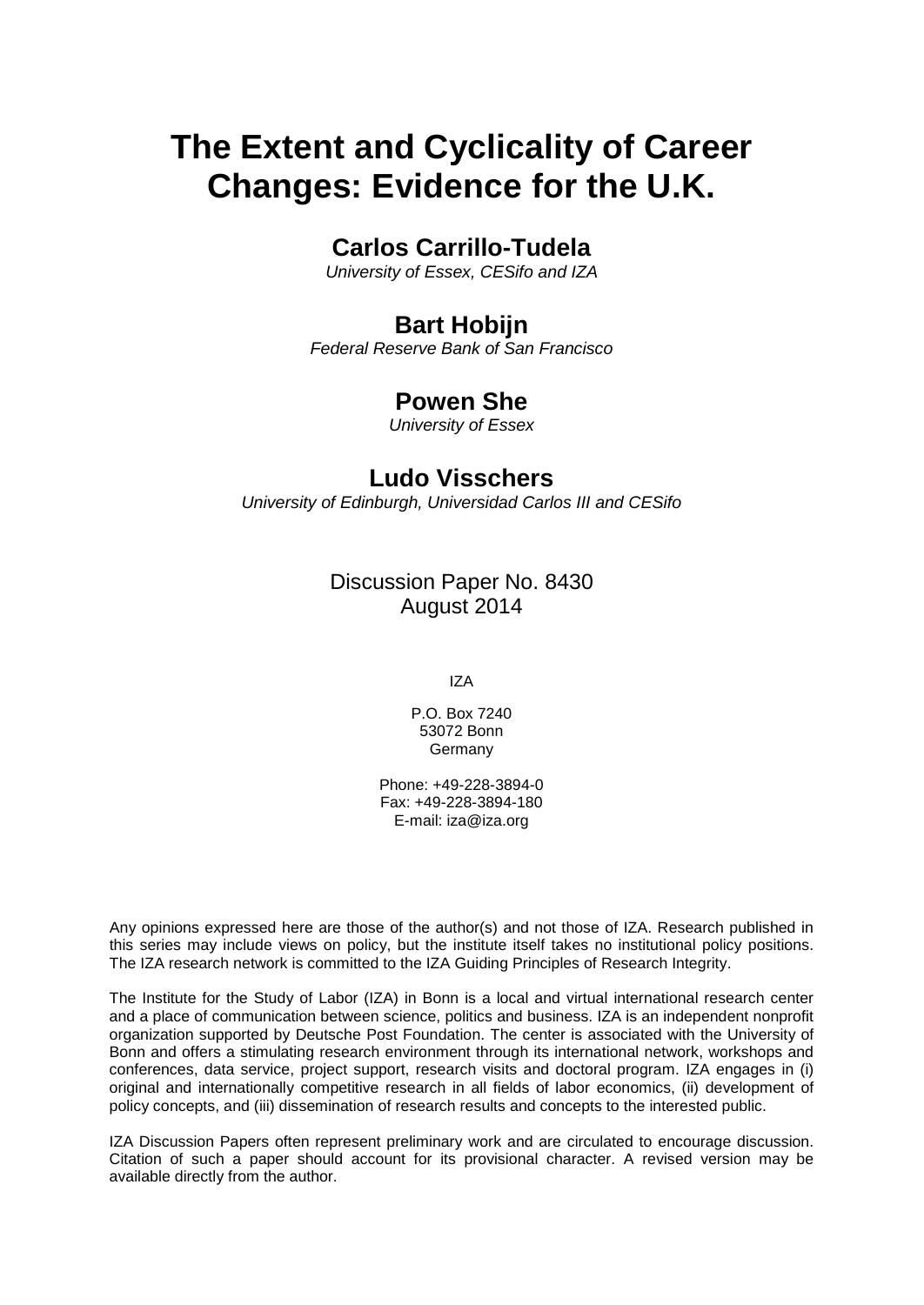IZA Discussion Paper No. 8430 August 2014

## **ABSTRACT**

## **The Extent and Cyclicality of Career Changes: Evidence for the U.K.[\\*](#page-1-0)**

Using quarterly data for the U.K. from 1993 through 2012, we document that in economic downturns a smaller fraction of unemployed workers change their career when starting a new job. Moreover, the proportion of total hires that involves a career change for the worker also drops in recessions. Together with a simultaneous drop in overall turnover, this implies that the number of career changes declines during recessions. These results indicate that recessions are times of subdued reallocation rather than of accelerated and involuntary structural transformation. We back this interpretation up with evidence on who changes careers, which industries and occupations they come from and go to, and at which wage gains.

JEL Classification: J63, J64, G10

Keywords: labour market turnover, occupational and industry mobility, wage growth

Corresponding author:

Carlos Carrillo-Tudela Department of Economics University of Essex Wivenhoe Park Colchester, CO4 3SQ United Kingdom E-mail: [cocarr@essex.ac.uk](mailto:cocarr@essex.ac.uk)

We would like to thank the audience of the "Unemployment, Wage Inequality and Labour Market Policy" workshop in Konstanz for their comments and suggestions, and in particular to Ija Trapeznikova for her discussion of an earlier version of this paper. We would also like to thank Pedro Gomes for his generous help with the U.K. LFS. The usual disclaimer applies. Carlos Carrillo-Tudela acknowledges financial support from the UK Economic and Social Research Council (ESRC), award reference ES/I037628/1. The views in this paper are solely the responsibility of the authors and should not be interpreted as reflecting the views of the Federal Reserve Bank of San Francisco or the Federal Reserve System. Ludo Visschers acknowledges financial support from the Juan de la Cierva Fellowship, Project Grant ECO2010-20614 from the Spanish Ministry of Science and Innovation, and the Bank of Spain's Programa de Investigación de Excelencia.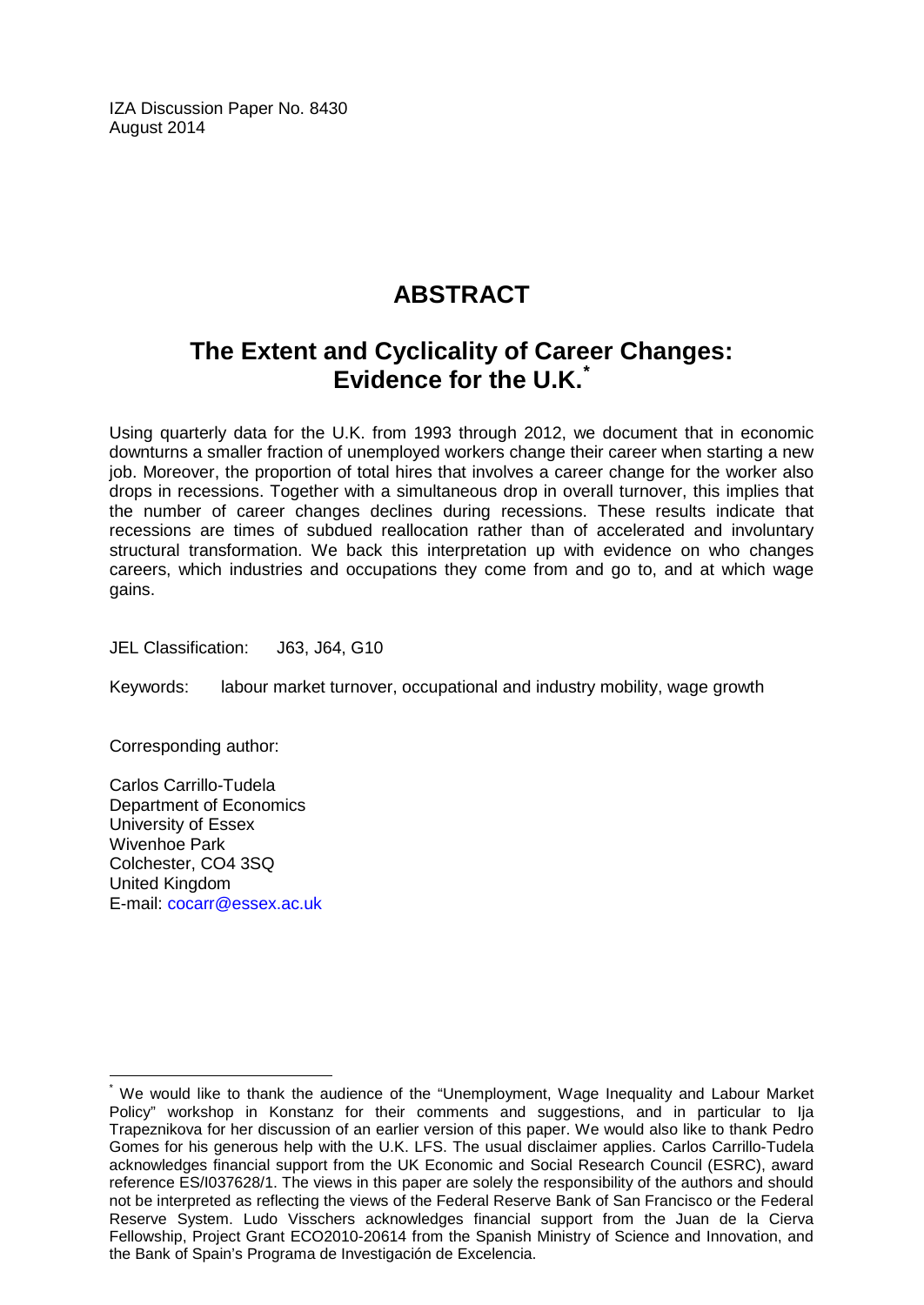### 1 Introduction

One of the most important functions of the labour market is to pair the right set of workers with the right set of jobs. This assignment process, however, is slowed down by frictions that impede the reallocation of labour resources. For example, moving costs, re-training, learning about one's ability, information frictions about the location of workers or jobs, among others, can be important barriers for efficient resource reallocation. The result of these frictions is that we observe large concurrent flows of workers changing jobs directly from employer to employer as well as through spells of unemployment. This excess churning is a common feature of all labour markets in OECD countries.<sup>1</sup>

One view is that recessions "cleanse" the labour market by speeding up the reallocation of workers that was prevented from occurring by frictions during the preceding expansion.<sup>2</sup> This view is appealing because it provides a possible explanation for why unemployment is persistently high in recessions. It simply takes workers time to switch from jobs in industries and occupations for which demand is in secular decline to jobs in growing segments of the labour market.

In this paper we show that, though this might be appealing in theory, there is little support for it in the data. We do so by documenting the prevalence of career changes, as in workers taking jobs in a different industry or occupation than they previously worked in, over the business cycle in the British labour market.

The U.K. has one of the most flexible labour markets in Europe and exhibits one of the highest levels of worker turnover in the OECD (see Jolivet et. al, 2006). Figure [1](#page-25-0) shows that the period, from 1993 through 2013, that we study can be split up into four distinct episodes. The first is a period of economic expansion until 2001, during which the unemployment rate declined by about 4 percentage points.<sup>3</sup> The second is a period of slow growth following 2001, when the U.K. economy skirted a recession and the unemployment rate blipped up. The third episode is the economic expansion from 2002 until the start of the Great Recession in 2008. The Great Recession and its aftermath make up the final episode. Figure [1](#page-25-0) shows that the unemployment rate increased by 3 percentage points during that period.

It is the number and rate of industry and occupation changes, as well as the associated wage changes, in this final episode that we compare with the earlier part of our sample. For this, we use individual-level data from the U.K. Quarterly Labor Force Survey.

In the first part of our analysis, we focus on  $(i)$  the extent of career changes in the labour market and  $(ii)$  how they fluctuate over the business cycle. In the second part we shine a light on what drives these career changes by documenting  $(i)$  who change careers,  $(ii)$  which industries and occupations they come from and go to, and (iii) whether they do so at higher or lower wage gains than those of other workers. Five main findings emerge from our analysis.

The extent of career changes is high. A worker who changes employers has around a 50% chance of switching to another occupation or industry. The rates of career changes are remarkably similar for those that change employers with or without an intervening spell of non-employment. These career changes in large part reflect excess churning in the labour market. The actual net

<sup>&</sup>lt;sup>1</sup>See Davis, 1987, and Jolivet et. al. 2006, among others

<sup>2</sup>See, for example, Lilien, 1982, Mortensen and Pissarides, 1994, Caballero and Hammour, 1994, Groshen and Potter, 2003, and Jaimovich and Siu, 2014.

<sup>3</sup>Recession dates are taken from Economic Cycle Research Institute (ECRI,2014).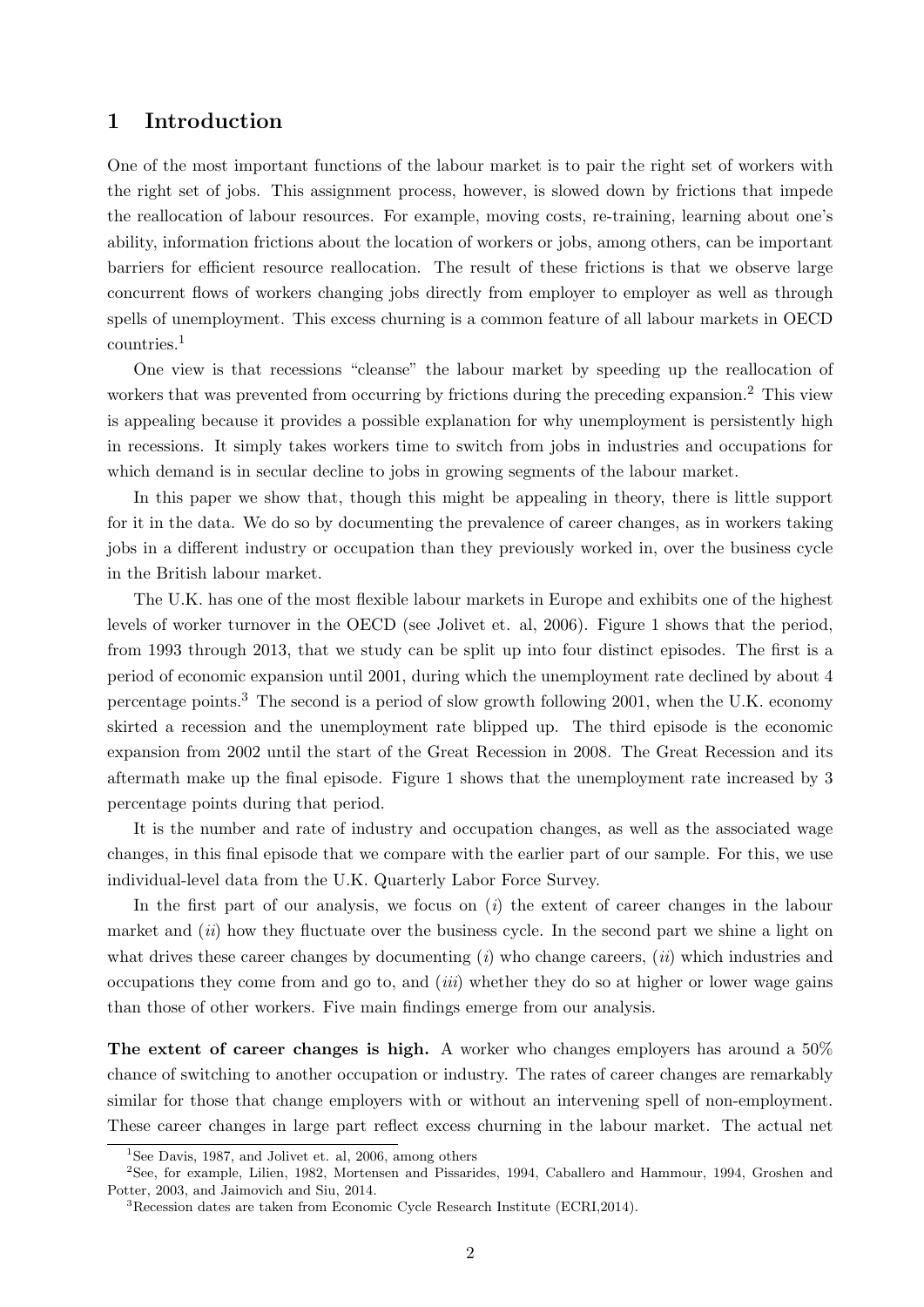mobility across industries and occupations due to career switches only amounts to 10% and 15% of the overall flows between occupations and industries respectively.

Our results build on those in Longhi and Taylor (2011), who use the same data source as we do and find that the extent of occupational mobility in the U.K. is high. The high rates of occupational and industry mobility that we find are not specific to the U.K. Several studies, based on various different data sources, have shown this is also the case in the U.S.<sup>4</sup>

Career changes decrease in recessions: The total number of workers that change careers and the probability of a career change are procyclical. Moreover, the probability of a career change is also procyclical when conditioning on workers changing employers directly, experiencing a spell of non-participation, or a spell of unemployment. This finding elaborates on earlier similar results for the U.S. $^5$  Just like in the U.S., in the U.K. excess churning is the main driver of the cyclicality of overall mobility across occupations or industries. This is because job-to-job transitions, that account for the bulk of this churning, are procyclical.<sup>6</sup>

**Characteristics of career changers:** Career changes are more likely for  $(i)$  those workers actively searching for a job,  $(ii)$  those that made voluntary transitions, and  $(iii)$  those workers that work part-time or as temps. In terms of demographics, young workers and women are more prone to change careers than their older and male counterparts. Even after accounting for these characteristics, the propensity to change careers for workers that start a new job remains procyclical. Thus, our results are not due to changes in the composition of who gets hired over the business cycle.

Career Paths: Across occupations, career changes that involve an upgrade in the skill level are more likely through a direct employer-to-employer transitions. On the contrary, career changes that involve a step down in skill level are more likely after spells of non-employment. This reflects that voluntary career moves tend to be upward while involuntary ones often push workers down a rung on the career ladder.

Career changes are associated with wage gains: The majority of career changes come with wage increases and these wage increases tend to be bigger than for those workers that change jobs but remain in the same career. The wage gains for those who got hired out of unemployment and changed occupations fell during the recession and became smaller than the wage gains of those who did not change occupations.

Taken together, these results support the view that the Great Recession and its aftermath was a period in which there was a shortfall in demand and economic activity that affected workers across a large set of industries and occupations and prevented them from pursuing alternate careers at substantial wage gains. In this sense, our results are consistent with Barlevy (2002). He argues that since employment-to-employment transitions are large and procyclical, economic expansions, rather than recessions, are times in which labour resources tend to reallocate to better uses.

<sup>4</sup>See Kambourov and Manovskii (2009), using the PSID, Xiong (2008), using the SIPP, and Carrillo-Tudela, Hobijn and Visschers (2014) and Carrillo-Tudela and Visschers (2014).

<sup>5</sup>For example, Murphy and Topel (1987), Carrillo-Tudela, Hobijn and Visschers (2014), and Carrillo-Tudela and Visschers (2014) have all documented the procyclicality of occupational and/or industry mobility in the U.S. labour market.

 $6$ Moscarini and Thomsson (2007), Moscarini and Vella (2008) and Kambourov and Manovskii (2008), find that occupational mobility of employed workers in the U.S. over time is also driven by the prevalence of job-to-job transitions.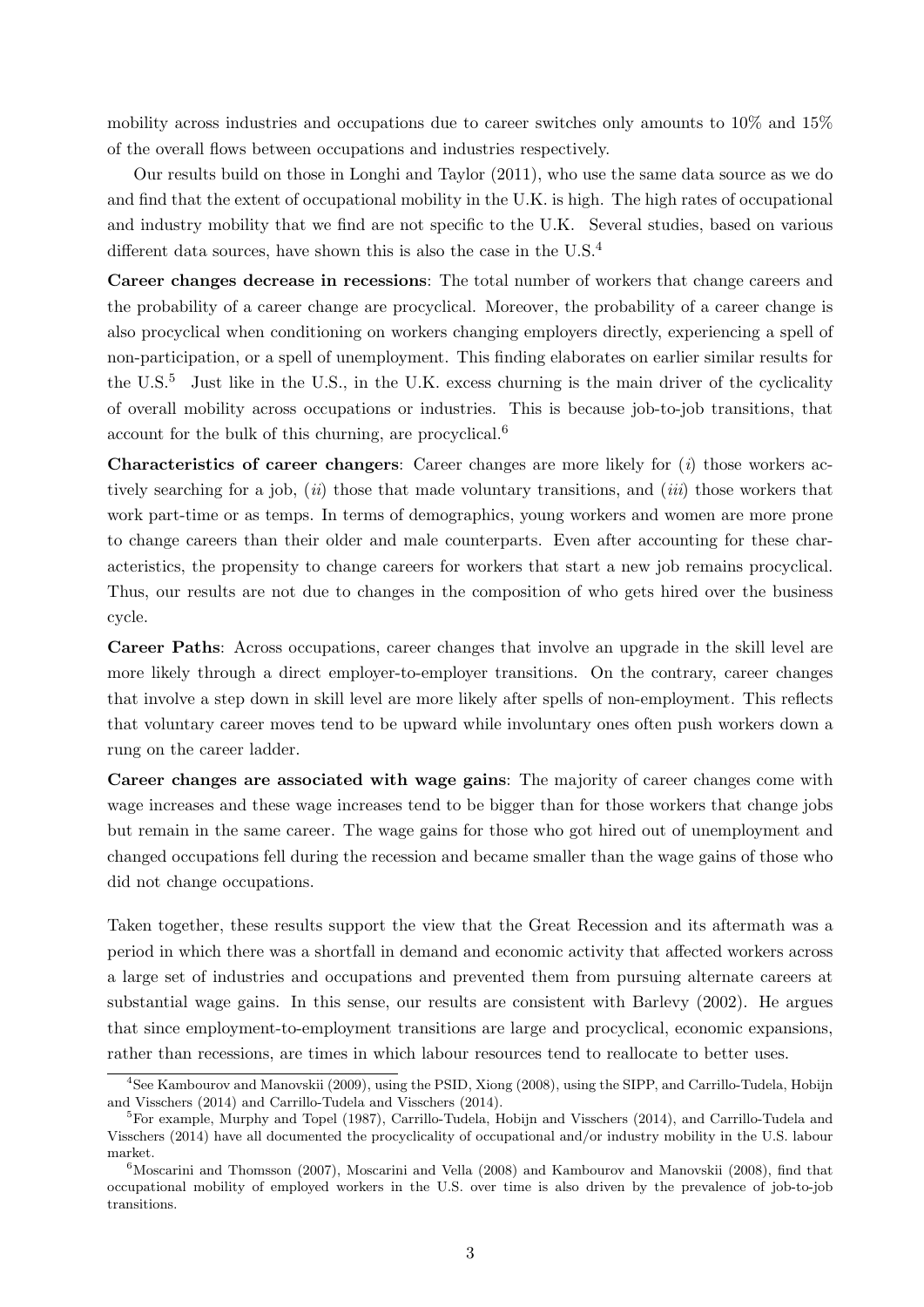### 2 Data and definitions

#### 2.1 Structure of the U.K. Quarterly Labour Force Survey

The data we use are from the U.K. Quarterly Labour Force Survey (LFS) and cover the period 1993Q1-2012Q3. The LFS has a rotating panel structure, depicted in Figure [2,](#page-26-0) in which individuals that live on the sampled address are followed for a maximum of 5 quarters, also referred to as waves. Each quarter, one-fifth of the sample of addresses is replaced by an incoming rotation group, or cohort. From this sample, we consider all male workers between 16 and 65 years of age and all female workers between 16 and 60 years of age with an ongoing career.<sup>7</sup>

In each wave, the respondents provide information about, among other things, their labour market status as well as their occupation and the industry they work in if they are employed and if non-employed they provide the occupation and industry of their previous job. Because we are interested in those workers who switch jobs and potentially change careers, we need observations on workers for two consecutive quarters. Thus, we use the two-quarter  $(2Q)$  longitudinal sample of the LFS. Two quarters of this sample are depicted in Figure [2](#page-26-0) as long-dashed rectangles, labeled "2Q". As can be seen from the figure, because of the rotating panel structure and sample attrition, the 2Q sample is smaller than the quarterly cross-section. It consists of about 60,000 individuals each quarter.

We record a career change when a worker changed employer *and* reported an occupation or industry in the new job that is different from the occupation or industry reported in the last job held. What is flagged as a career change in our data depends on the level of aggregation of the occupation and industry classifications used. To make sure we capture substantial career changes we only flag a new job as a career change if it involves working in either a different major occupation or major industry as the worker did before.<sup>8</sup>

The Standard Occupation Classification (SOC) categories that we use are redefined twice during our sample period. The first time is in 2001 and the second time at the end of 2010. We correct for the first revision of the SOC categories by splicing our results together between the 1993-2001 and 2002-2010 period, using the method described in the Appendix. Because our sample is very short after 2010, such splicing is not possible for the latter period. Consequently, we end the sample used to calculate results for occupations in 2010Q4. The U.K. LFS did not ask respondents about their industry of employment before 1994, such that our results for industries cover 1994-2012. In sum, our results for occupations and industries cover slightly different time periods.

For part of our analysis, we analyze the change in wages that career changes result in. Individuals in the LFS only report their wages in the first and fifth waves. These are depicted by the circles labeled "W" in Figure [2.](#page-26-0) Because they report their wages one year apart, we can calculated annual wage growth for these workers. However, to do so requires us to follow these workers for the full five quarters that they are in the LFS. This sample is known as the five-quarter longitudinal sample and is depicted by the short-dashed rectangle labeled "5Q" in the figure. This sample contains, on

<sup>&</sup>lt;sup>7</sup>That is those workers that provided information on occupation or industry. Note that around  $10\%$  of those workers that start jobs with a new employer do not report information on occupation or industry. These are mainly young workers for whom this is, presumably, their first job.

<sup>8</sup>Because of the address being the sampling unit of the LFS, we do not capture career changes in which people move to a different address. In that case they drop out of the sample. Moreover, given the quarterly nature of the data in the LFS, we are unable to record a worker's transitions within any given quarter and hence our estimates will miss these potential job changes. That is, our results are affected by time-aggregation bias.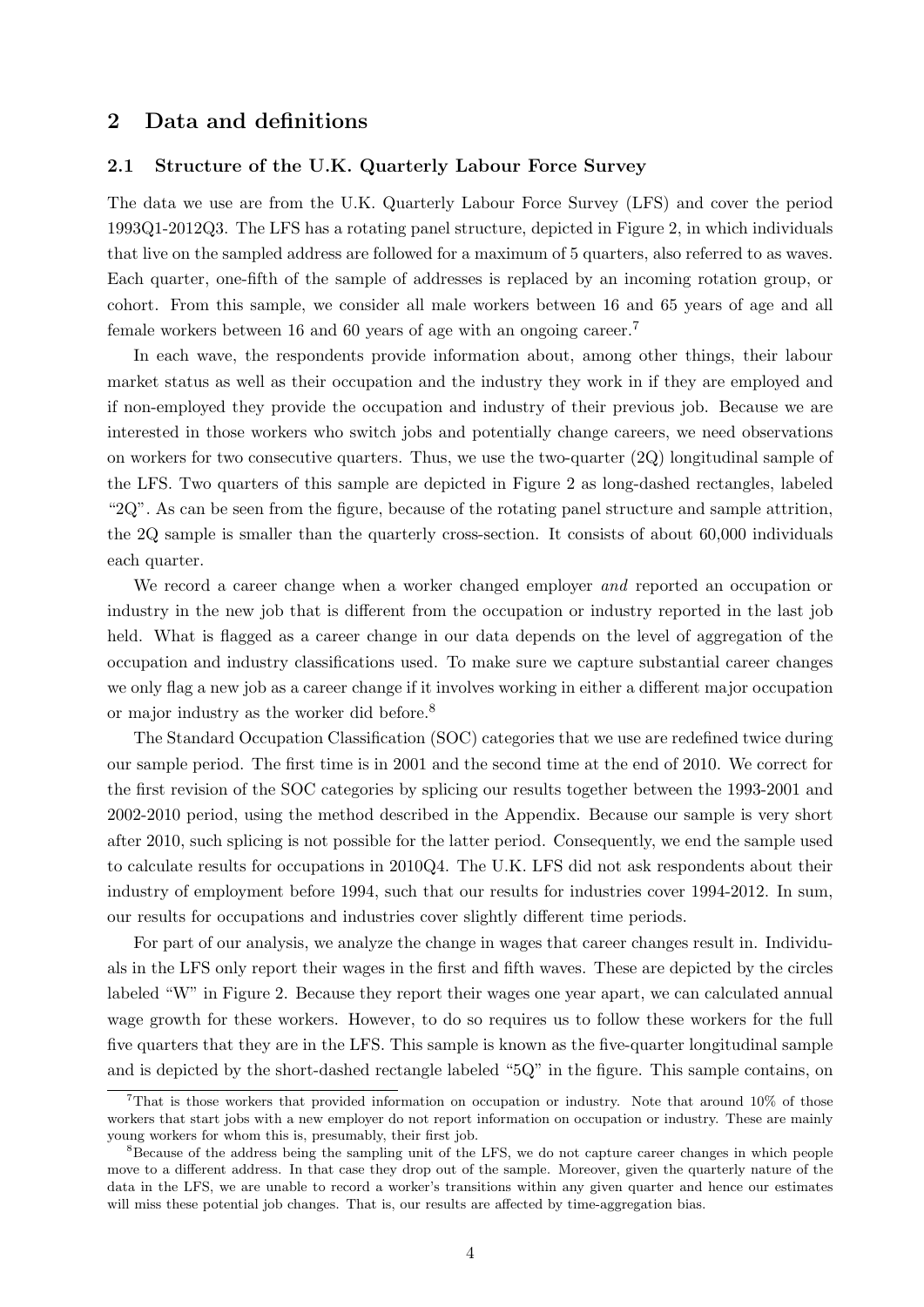average, about 11,000 individuals.

#### 2.2 Level and probability of career changes

Since mobility across employers and careers can occur with or without intervening spells of nonemployment, we analyse mobility across jobs by considering employment to employment  $(EE)$ transitions, unemployment to employment  $(UE)$  transitions, and inactivity (non-participant in the labour force) to employment  $(IE)$  transitions. We denote the labour market status of a worker in the quarter before he or she starts a new job as  $S \in \{E, U, I\}$ . Conditioning on labour market status history is informative, because it is a signal of the reason why a worker might decide to pursue a different career.

Throughout, we split the three types of flows,  $EE, UE$ , and  $IE$ , up by *career movers*, denoted by m, and career stayers, denoted by s. Career movers are those workers that work for a new employer in either a different occupation or industry as they worked in before. Career stayers are workers that start a new job in the same occupation and industry they worked in previously. In terms of this notation,  $EE_{t+1}$  is the total number of workers that move from one employer in quarter t to another in quarter  $t + 1$  and  $EEm_{t+1}$  is the number of those workers who switch careers.<sup>9</sup>

These definitions allow us to consider the quarterly proportion of all new hires that experienced a change in occupation or industry in period  $t + 1$ , given that in period t their labour market state was  $S \in \{E, U, I\}$ . Namely,

$$
HSm_t = \frac{SEM_{t+1}}{SE_{t+1}}.\tag{1}
$$

Aggregating over all three labour market statuses,  $S \in \{E, U, I\}$ , we obtain that the proportion of total hires that are career movers is given by

$$
Hm_t = \frac{UEm_{t+1} + IEm_{t+1} + EEm_{t+1}}{UE_{t+1} + IE_{t+1} + EE_{t+1}}.\tag{2}
$$

We use these measures as estimates of the probability of a career change conditional on starting a new job, the previous labour market status, and being in an ongoing career. The levels of the flows and these estimated career change probabilities are the main statistics we focus on in our analysis.

#### 2.3 Net mobility

Theories that emphasize the cleansing effect of recessions on the labour market emphasize how downturns accelerate the shift in labour market resources from segments that are in structural decline to those that are on a positive long-run trend. These are theories that focus on the net mobility of workers across professions and sectors.

Net mobility is given by

$$
NM_t = \sum_{i=1}^{K} |I_{i,t} - O_{i,t}|,
$$
\n(3)

where  $I_{i,t}$  is the number of career movers that start a new career in sector (or occupation), i.

<sup>&</sup>lt;sup>9</sup>We similarly define  $EEs_t, UE_t, UEn_t, UEs_t, IE_t, IEm_t,$  and  $IEs_t$ .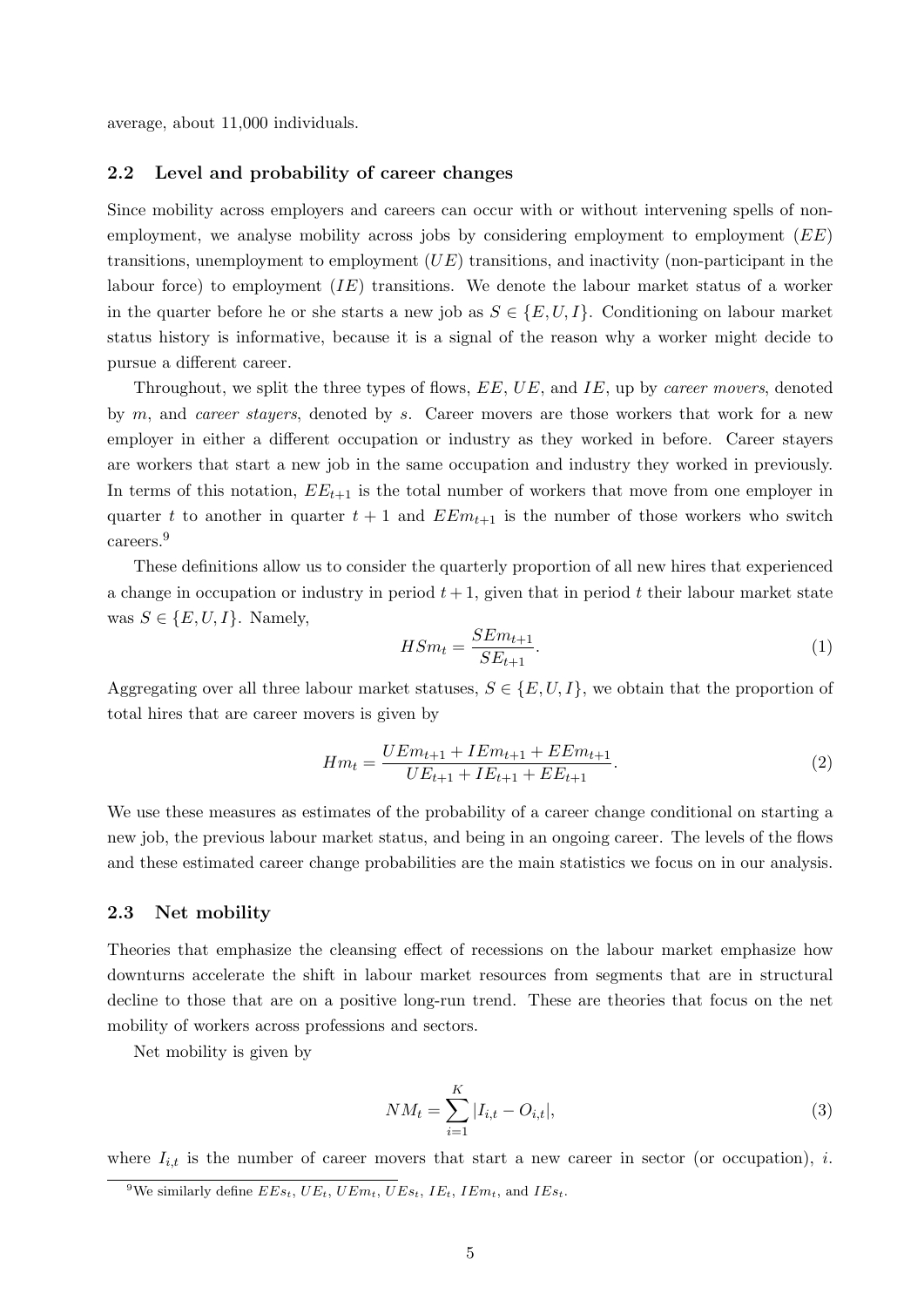Similarly,  $O_{i,t}$  is the number of workers that leave sector (or occupation) i to pursue a different career.

To put this net mobility in the context of the magnitude of overall flows in the labour market, we follow Davis and Haltiwanger (1992) and analyze excess reallocation. That is, we quantify by how much the total gross reallocation measured by the flows introduced in the previous subsection exceeds the minimum flows needed to achieve the net shift in the allocation of workers across occupations and industries observed.

In particular, we use the following proxy of the fraction of gross reallocation needed to achieve the net reallocation in the data. This net mobility rate,  $nm_t$ , is defined as

$$
nm_t = \sum_{i=1}^{K} \left[ \frac{|I_{i,t} - O_{i,t}|}{I_{i,t} + O_{i,t}} \right] \omega_{i,t},
$$
\n(4)

We weigh the sector (or occupation) specific flows by  $\omega_{i,t}$ , which is the employment share of the respective industry or occupation at time  $t$ . Our data allow us to compute separate quarterly series,  $NM_t$  and  $nm_t$ , for occupations and industries.

### 3 The Extent and Cyclicality of Career Changes

In this section we investigate both the level as well as the cyclical fluctuations of the incidence of career changes in the U.K. labour market. In the first subsection we focus on the level and report long-run averages over our whole sample period. In the second subsection we shift our focus to how the prevalence of career changes moves over the business cycle.

#### 3.1 Long-run averages

The U.K. labour market displays a surprising degree of churning. Over our sample period, the sum of career movers and stayers is on average 1.3 million. This amounts to 4.5% of the U.K.'s working age population. Of those who get hired and have a previous career, 43% come directly from a previous job, 29% are hired out of unemployment, and 29% were out of the labour force. These numbers are in line with Gomes (2012).

What is even more striking is the high share of these hires that involve a career change. Table [1](#page-25-1) shows the average fraction of these hires that we classify as a career change. As can be seen from the top row of the table, 49% of those workers with a previous career who start a new job do so in a different (major) occupation from which they worked in before. This fraction is even higher for industries, for which the majority, 53%, of such hires involve a switch in major industry.

The similarities in the extent of career changes across occupations or industries arises mostly because the majority of career movers change occupations and industries at the same time. For example, on average 75% of workers who changed occupations also changed industries and 70% of workers who changed industries also changed occupations.

Though high, these numbers are in line with evidence for the United States. For example, Carrillo-Tudela, Hobijn and Visschers (2014), using data from the Current Population Survey, and Carrillo-Tudela and Visschers (2014), who rely on the Survey of Income and Program Participation, both find that about half of the hires in the United States involve a career change as well.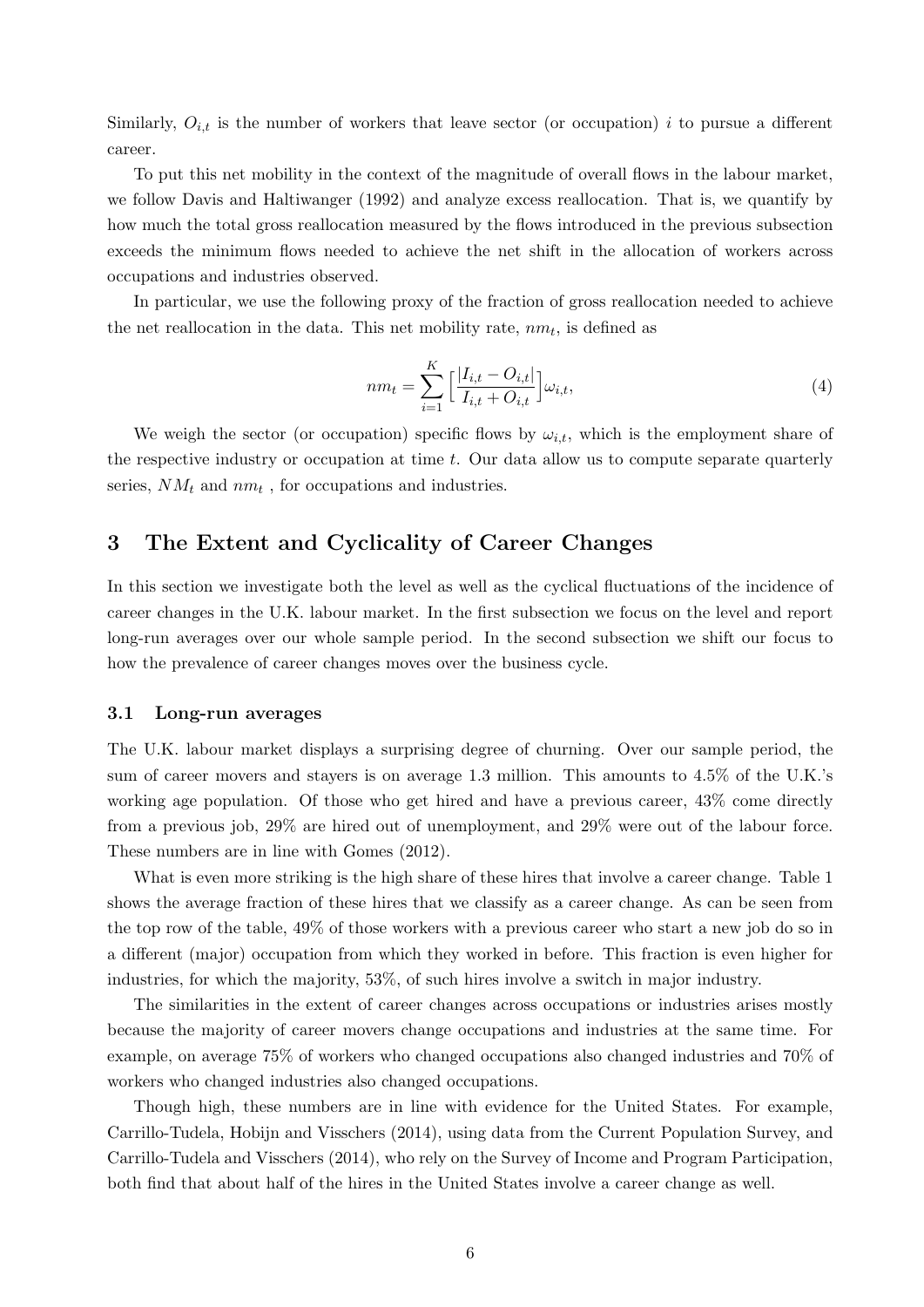One caveat is important to note. Reporting errors, more so for occupations than for industries, are common in surveys like the U.K. LFS. If estimates from other datasets are applied to our results for the U.K. LFS, then, maybe even as much as a quarter, of the career moves that we measure could be due to workers misreporting their occupation and/or industry in the survey.<sup>10</sup> However, even if this is true, this would still mean that about a third of all hires of persons with previous work experience involves them changing either the industry or profession that they work in. Even after such a drastic downward adjustment, this would imply that more than one percent of the U.K. working age population switches careers every quarter.

Rows 2 and up of Table [1](#page-25-1) list the probability of a career change conditional on the labour market status of the worker in the quarter before she or he starts a new job. As can be seen from the table, the average probability of a career change is around 50% for each of these types of hires.

Two groups of workers stand out as having a higher probability of switching careers than others. The first consists of workers who make an EE transition and who actively searched for the new position in the old job. These are mostly workers who actively pursue a voluntary change in their career path.<sup>11</sup>

The second group of workers with a higher probability of moving to a different career are those who were unemployed for two quarters or more in the quarter before they started their new jobs. These tend to reflect involuntary career decisions that occur in long spells of unemployment. Such career changes are often emphasized as driving up the natural rate of unemployment in the shortrun in the wake of a recession due to mismatch in the labour market.<sup>12</sup> Recent studies show that mismatch can only account for a small part of overall fluctuations in the unemployment rate.

Most studies of mismatch in the labour market compare the composition of job openings by industry and occupation with the composition of the pool of unemployed workers. This assumes that it is the pool of unemployed workers that are required to make all the adjustments to make the skill composition of the labour supply adjust to the composition of skills demanded. It turns out that more than half of the workers that get hired out of unemployment end up making such an adjustment. Moreover, our results suggest that the large number of job-to-job career switchers helps to accelerate this adjustment process.

By providing a measure of the gap between the skill requirements needed to fill the stock of job openings and the skill composition of the pool of unemployed, measures of mismatch are a proxy for the net amount of reallocation needed in the labour market to equilibrate the supply of and demand for skills. However, gross mobility between careers far exceeds net mobility. The average net mobility rates,  $nm_t$ , over our sample period are 10% for occupations and 13% across industries.<sup>13</sup> This echoes the findings for the U.S. of Jovanovic and Moffit (1990), Kambourov and Manovskii (2008) and Auray et. al (2014), who show that net mobility accounts for only a small proportion of gross mobility across industries and occupations.

<sup>&</sup>lt;sup>10</sup>Mellow and Sider (1993) estimate a misreporting rate of about 20% for major occupations and  $8\%$  for major industry sector in the Current Population Survey for the U.S. Lynn and Sala (2006) find similar misreporting rates for the BHPS in the U.K.

 $11$ In the Appendix we describe how we group workers into the different categories such as voluntary or involuntary searchers as used in Table [1](#page-25-1) and in subsection 4.1 below.

 $12$ See, for example, Smith (2012) and Patterson, Sahin, Topa, and Violante (2013) for a quantitative analysis of this type of mismatch in the U.K.

<sup>&</sup>lt;sup>13</sup>The small contribution of net mobility is also present when considering transitions only through unemployment or only through employment. For the former case, the average net mobility rates are 17% for occupations and 20% for industries; while for the latter the rates are 12% for occupations and 15% for industries.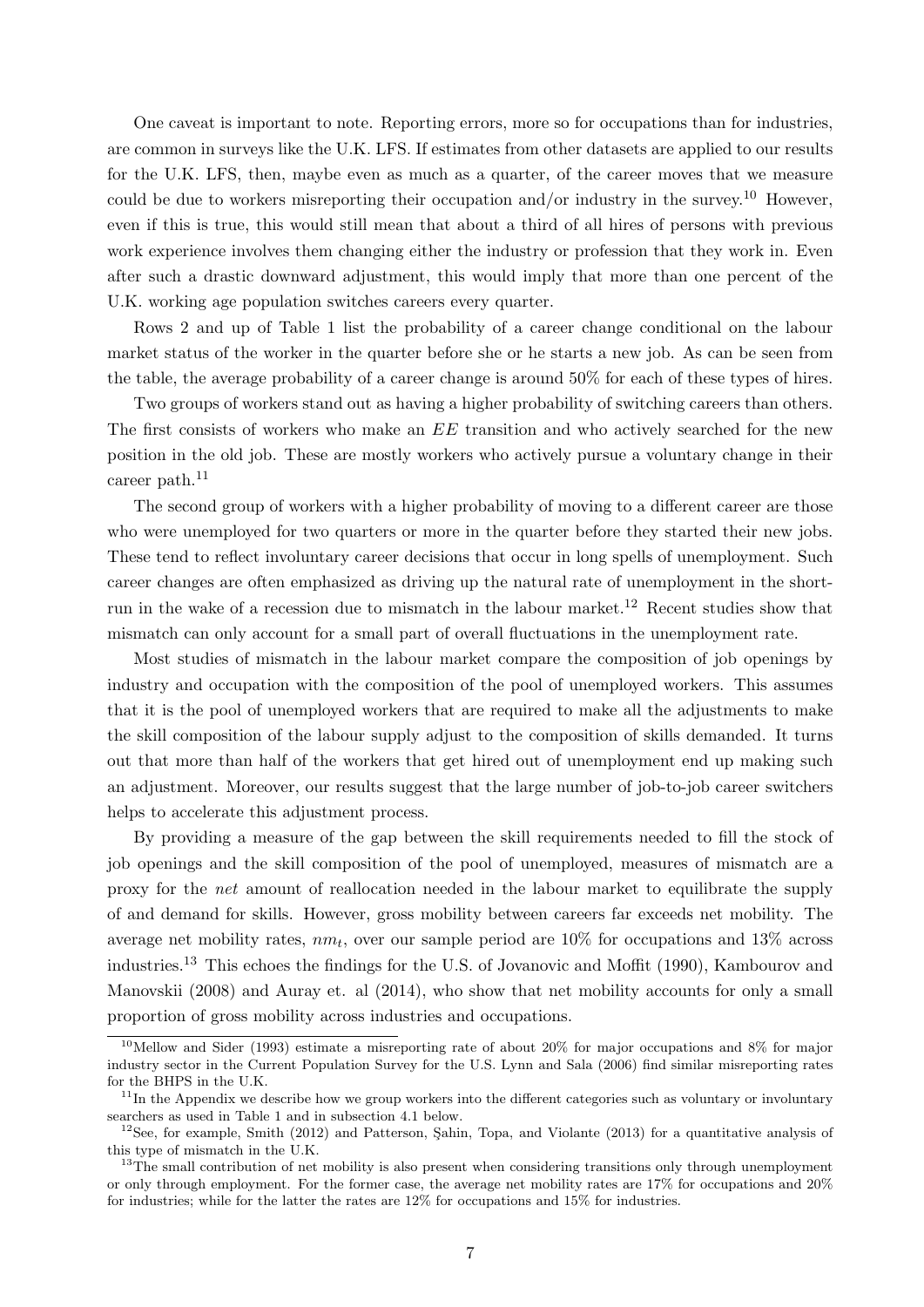#### 3.2 Cyclical fluctuations

Whether recession are times of accelerated or of relatively slow reallocation in the labour market can, of course, not be gleaned from the long-run averages we reported so far. To answer this question we present evidence on the fluctuations in the extent and probabilities of career changes over our sample period in this subsection.

The evidence on the extent of career changes is depicted in Figure [3.](#page-31-0)<sup>14</sup> It plots the six types of hires of workers with ongoing careers. The bottom three shaded areas are the career movers coming from unemployment,  $UEm$ , employment,  $EEm$ , and inactivity,  $IEm$ , respectively. The top three shaded areas plot the same flows but then for career stayers instead. The solid line in the middle is the number of career movers in the quarter, while the dashed line on top is the sum of career movers and stayers.

The first thing to take away from this figure is that overall turnover for workers with previous work experience is procyclical. This can be seen from the fact that the dashed line in the figure follows almost exactly the reverse pattern as the unemployment rate in Figure [1.](#page-25-0) The procyclicality of turnover in our data is mainly driven by people who move from job to job, i.e. by  $EEm$  and EEs. As can be seen from Figure [3,](#page-31-0) the bulk of the hires of workers with an ongoing career are job-to-job hires. This is consistent with the turnover estimates for the U.K. in Hobijn and Sahin  $(2013)$  and for the United States.<sup>15</sup>

The solid line in Figure [3](#page-31-0) reveals that, just like overall turnover, the number of career changes is procyclical. Job-to-job transitions,  $EEm$ , also make up the majority of career changes. The main driving force behind the incidence of career changes over the business cycle is that the number of workers that change jobs to pursue a different career declines substantially when the unemployment rate spikes.

This force is partly offset by the fact that the number of workers that change careers after a spell of unemployment increases during and in the wake of recessions. However, in the aftermath of the Great Recession this uptick in career changes after unemployment, UEm, was rather small. It pales in comparison to the decline in  $EEm$  flows during the same period and thus contributed very little to the fluctuations in reallocation in the labour market over the last business cycle.

Moreover, if one compares the number of  $UEm$  and  $UEs$  transitions in Figure [3,](#page-31-0) one can see that the number of workers that find a job after being unemployed and remain in the same career, increases more during recessions than the number of unemployed that end up taking a job in a different industry or occupation. This suggests that the probability of a career change for those workers hired out of unemployment actually declines rather than increases during the recession.

This is shown to be the case in Figure [4.](#page-32-0) It plots the time series of the unconditional probability of a career change for hires with previous work experience,  $Hm$ , as well as this probability conditional on what labour market state they were hired from, i.e.  $HSm$  for  $S \in \{U, E, I\}$ . The bold line in the figure shows that  $Hm$  declined during the recession for both occupation and industry changes. This decline is starker for changes across industries, shown in panel (b), than for changes across occupations, in panel (a).

 $14$ Throughout we show time series that are 5-quarter *centered* moving averages. Though this allows for symmetric centering, it could induce residual seasonality in our time series. However, tests for such seasonality do not reject the null hypothesis of its absence.

<sup>15</sup>See Lazear and Spletzer (2012) for evidence for the United States, for example.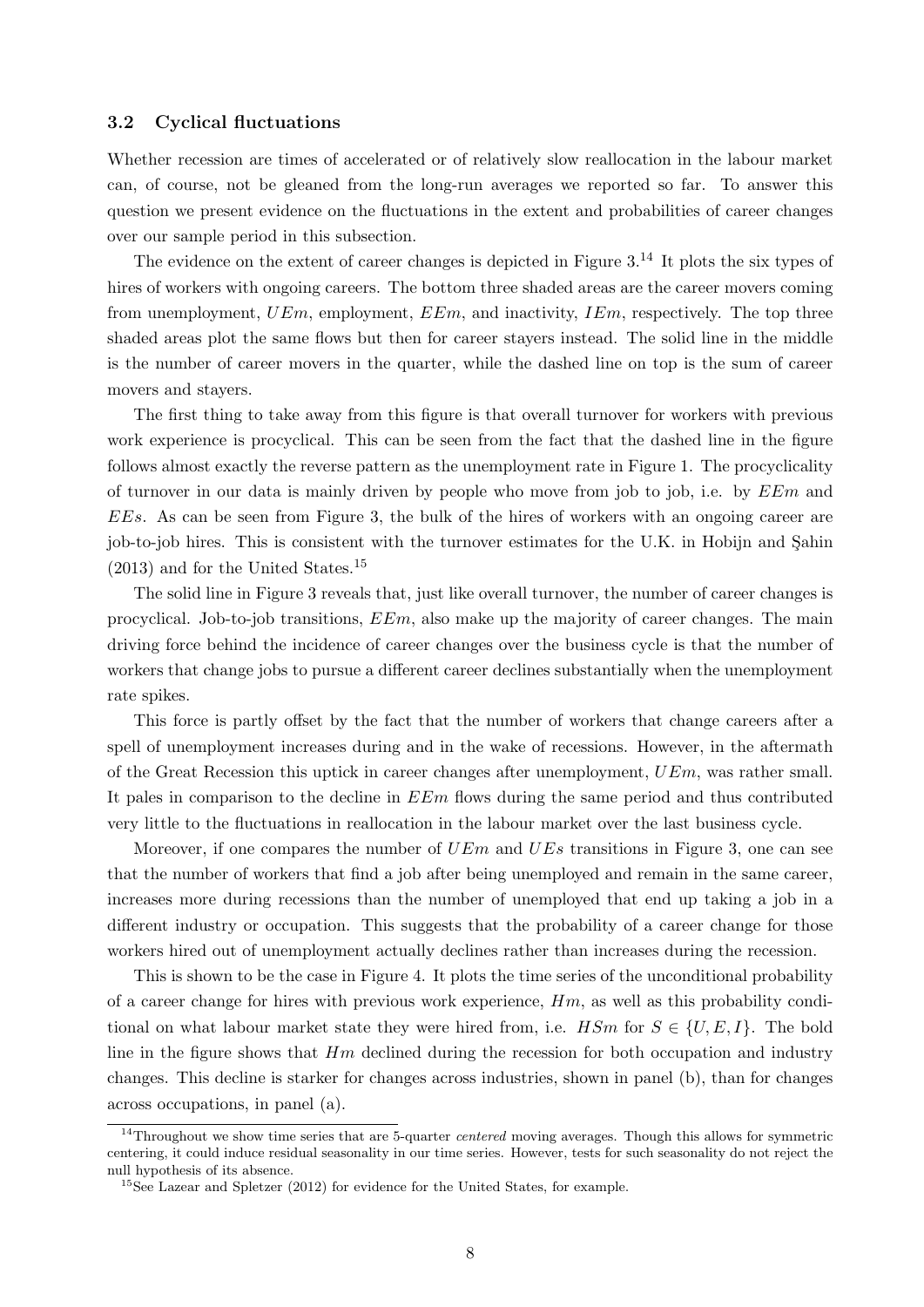The short-dashed line is the probability that a hire out of unemployment changes careers. This probability also declined substantially during the Great Recession. One possible explanation for this is the increased incidence of workers being recalled to their previous job during downturns. For example, Fujita and Moscarini (2012) find that, in the U.S., those workers that become unemployed after being permanently separated from their previous jobs are much more likely to make an occupational change than those that were on layoff and recalled within 3 months. However, in the UK such recall practice is minimal and, hence, is thus not likely to affect the results presented here. What is more pertinent is that, on the supply side, workers who get laid off in recessions will first look for a job that is similar to the one they lost and slowly broaden their search.<sup>16</sup> However, as Carrillo-Tudela and Visschers (2014) argue, workers take into account that they may be less likely to start a particularly successful career path during a recession, which reduces their incentives to change careers at any duration. On the labour demand side, because of the increased size of the pool of unemployed workers, employers are more likely to find candidates that more closely match the career profile they are looking for. Some studies, like Ravenna and Walsh (2012) and Sedlácek (2014), suggest that employers also get more selective in their hiring practices during downturns.

Such an increase in the pickiness of employers about who they hire in downturns also affects the opportunities of those who are employed and are looking to change jobs and pursue a different career. These effects result in a decline in the fraction of job-to-job transitions that result in a switch in industry or occupation during recessions, as can be seen from the long-dashed line in Figure [4.](#page-32-0)

So far, we have focused on comparing the Great Recession with the previous episodes in the data. The procyclicality of the level and probability of career changes that we documented is robust to other ways of business cycle accounting. For example, it also shows up if one uses the Hodrick-Prescott (1997) filter to distinguish between trend and cycle in the unemployment rate and the time series plotted in Figures [3](#page-31-0) and [4.](#page-32-0)

The bottom line of the above results is that recessions are not times of accelerated labour market reallocation that are prevented from happening during expansions due to frictions. Instead, workers tend to stay put in their respective occupations and industries when labour market opportunities for them dry up during downturns. Thus, the evidence on career changes in the U.K. points to recessions having a "sullying" rather than a "cleansing" effect on labour markets.

Another way to gauge the relative importance of these effects is to look at the fluctuations in net mobility, NM, over the business cycle. Net mobility for both occupations and industries are plotted in Figure [5.](#page-33-0)

If recessions had a major "cleansing" effect that resulted in a substantial shift in workers from occupations and industries in secular decline to those for which demand is booming, then net mobility would increase during the recession as well during the subsequent recovery. This is because during the recovery workers would gradually find jobs in careers different from those that they were in before. It is exactly this slow adjustment during the recovery that is often pointed to as a source of the jobless recoveries from the last three recessions in the U.S. (Groshen and Potter, 2003, and Jaimovich and Siu, 2014)

However, as Figure [5](#page-33-0) shows, there is none such persistent spike in net mobility. Net mobility

<sup>&</sup>lt;sup>16</sup>Indeed, the number of unemployed workers who found a job after an unemployment spell of less than 6 months and changed careers actually decreased during the Great Recession.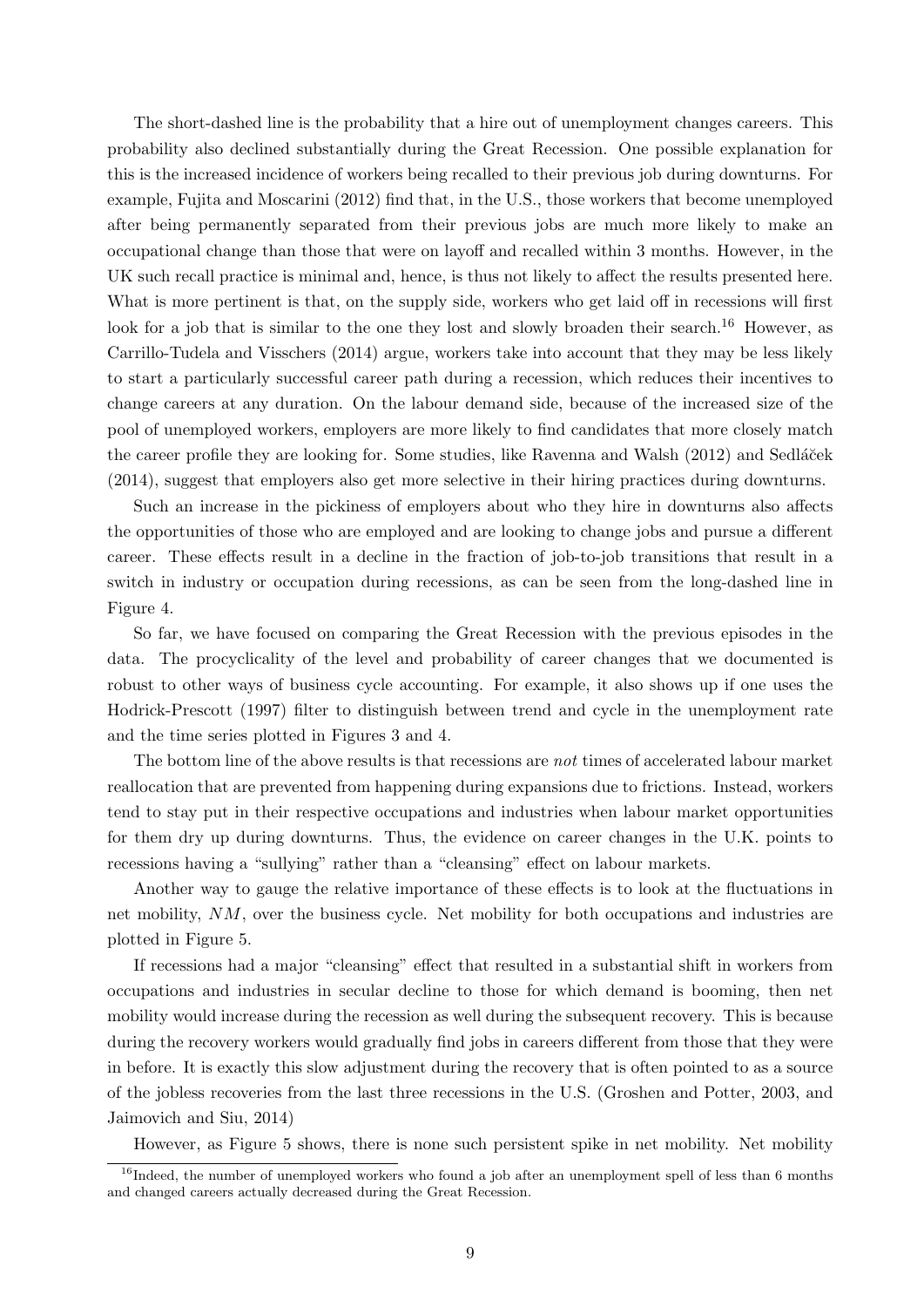briefly spiked at the onset of the Great Recession. This spike coincides with the wave of layoffs described by Elsby and Smith (2010). By the end of the recession net mobility rate had declined however. It did run up once more in 2011 when austerity measures were introduced that had a very differential effect across different sectors of the U.K. economy.

This evidence on net mobility, together with that on the level and probability of career changes presented above, confirms Barlevy's (2002) interpretation of the role of business cycle for labour market dynamics. He argues that, because labour turnover is higher during expansions than during downturns, the reallocation of labour market resources is procyclical rather than countercyclical.

### 4 Career Changes: Why, Who, Where, and at What Wage Gains?

In the previous section we used broad aggregate statistics on career changes to come to the conclusion that recessions predominantly have a 'sullying' rather than a 'cleansing' effect on the labour market. In this section we dive into the details underlying these aggregates and use additional information from the U.K. LFS to analyse the reasons for the career changes, who changes careers, what they do before and after the career change, and how the change affects their wages. This turns out to yield a wealth of corroborating evidence in support of the conclusion we drew based on the evidence presented in the previous section.

### 4.1 Reasons for career change

Unfortunately, the U.K. LFS survey does not directly ask respondents who take jobs in a different occupation or industry about the specific reason for their career change. However, some of the questions asked allow us to indirectly infer some of the potential reasons. In particular, we revisit the questions we first focused on in Table 1. That is, for those who move from job to job we consider whether this move was voluntary and whether or not they had been actively searching for a job before they switched. For those who were unemployed in the quarter before they started their new job, we consider the duration of their unemployment spell in that quarter.

Because EE flows account for the bulk of the turnover in Figure [3,](#page-31-0) we focus on the evidence for job-to-job switchers first. Figure [6](#page-34-0) divides up the EE flows into movers and stayers and classifies them by whether or not they made a voluntary job-to-job switch, panels (a) and (c), and by whether they were actively searching on the job before they made the switch, panels (b) and (d).

The first thing that stands out from the figure is that the bulk of job-to-job transitions are voluntary. Moreover, the vast majority of these transitions is not the result of the worker actively searching for another job but rather of the worker getting a job offer without searching. These two facts imply that a lot of job changes are voluntary quits that are the result of employers searching out workers rather than the other way around.

It is the procyclicality of this type of hires that makes labour turnover move with the business cycle. This is also the type of hire that accounts for the procyclicality of  $EEm$  flows. This can be seen from the fluctuations in the numbers of voluntary movers, in panels (a) and (c), and of movers that did not actively search for a job, in panels (b) and (d). Thus, Figure [3](#page-31-0) and [6](#page-34-0) jointly point to voluntary job-to-job career changes due to workers being recruited for rather than finding a new job as the main driving force behind the procyclicality of career changes.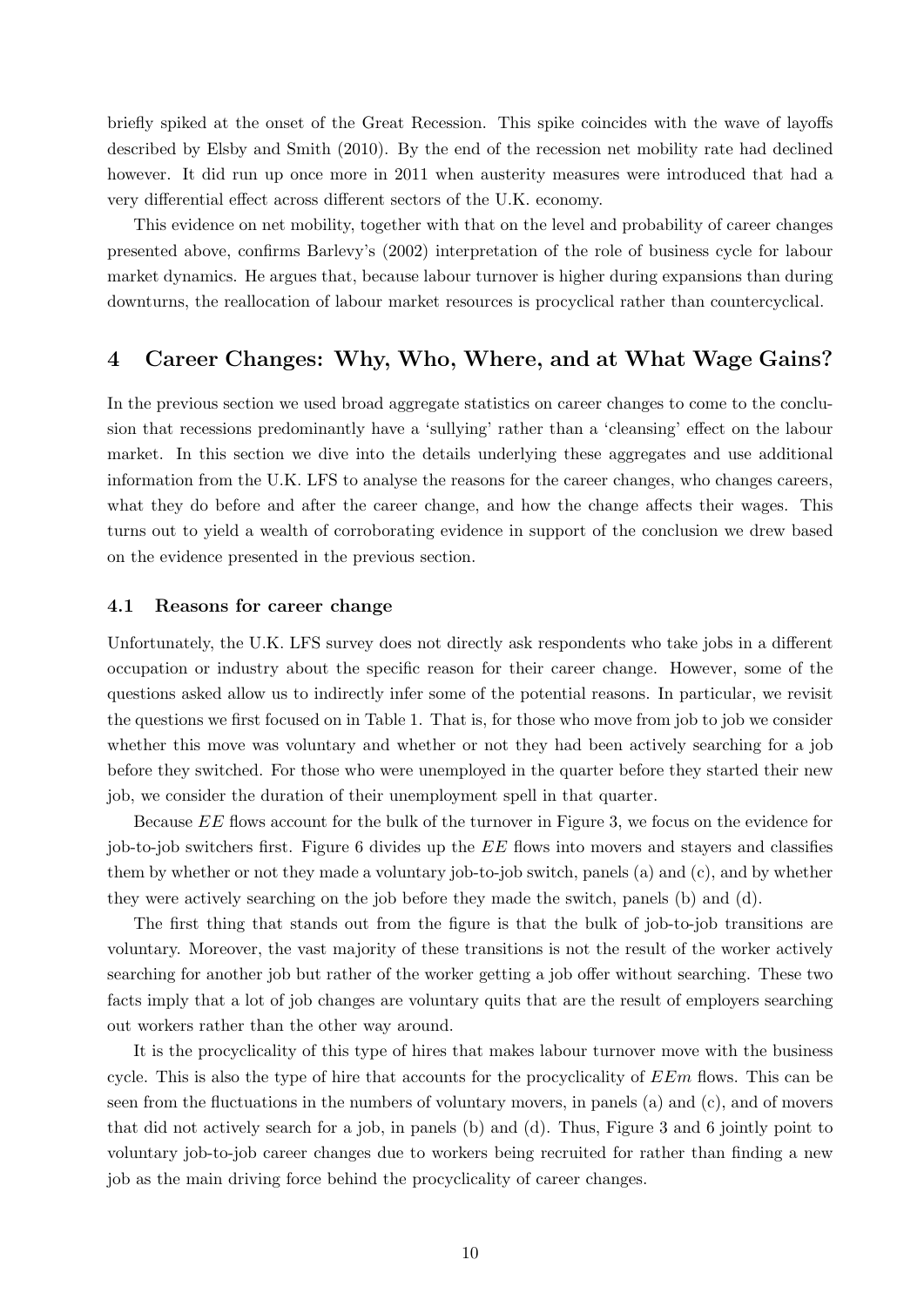This type of voluntary job and career switches stand in stark contrast to those that are the result of workers being displaced and involuntarily deciding to change careers after a spell of unemployment. Figure [7](#page-35-0) splits up the probability of a career change for hires out of unemployment,  $HUm$  plotted as the short-dashed line in Figure [4,](#page-32-0) by whether the worker was unemployed for less or more than 2-quarters before finding a new job. These two series are denoted by  $\leq 2Q$  and  $> 2Q$ respectively.

Comparing the  $\leq 2Q$  and  $> 2Q$  probabilities in the figure for the entire period, it is clear that those whose are unemployed for longer change careers more frequently. This is consistent with the finding of Faberman and Kudlyak (2012), who, using data from an on-line job-search website, find that workers apply more to vacancies outside their usual occupational field as their spell duration increases.

What is surprising is that the decline in  $HUm$  in Figure [4](#page-32-0) is not only because those who find a job after a short unemployment spell in the recession are more likely to find a job similar to the one they had before. Even the probability of a career change for those with unemployment spells longer than two quarters declined during the Great Recession.<sup>17</sup>

This contradicts the common perception, as expressed in Jaimovich and Siu (2014), that recessions are times of accelerated involuntary structural transformation. During such times a large number of workers supposedly gets displaced from jobs that will never come back and thus are forced to look for and take jobs in sectors and occupations different from those they worked in before.

One possible explanation for why the incidence of career changes among hires out of unemployment does not spike in the recession is that workers that get displaced from jobs that are in secular decline might decide to drop out of the labour force rather than to switch careers. This is especially a concern in the United States, where the labour force participation rate dropped by more than 3 percentage points in the five years after the start of the Great Recession.<sup>18</sup> Such flows to inactivity, however, are not likely to be important in the U.K. where the labour force participation rate actually increased between 2007 and 2012.

#### 4.2 Who changes careers?

Of course, the discussion in the previous subsection focuses on the Great Recession versus the rest of the sample. In addition, the evidence presented does not condition on other factors that might be correlated with the variables used to proxy for different reasons for a career change. Here we show that the procyclicality of the probability of career changes, shown in Figures [4](#page-32-0) and [7,](#page-35-0) is statistically significant even if one considers the whole sample and also corrects for factors that affect the probability of a career switch.

We do so by presenting Probit estimates derived from a model where the dependent variable is whether or not the hire of a worker with previous work experience results in a career change. The explanatory variables include a set of worker characteristics, properties of the job the worker is hired in, and variables that proxy for the potential reasons for why the worker changed careers

<sup>&</sup>lt;sup>17</sup>Note that at the beginning of the recession, there is an increase in the probability of an occupational switch among those workers that were unemployed for more than 2 quarters. However, many of these workers did not become unemployed as a consequence of the Great Recession. Further, this statistic applies to very few workers. For the typical long-term unemployed of the Great Recession, there is a lower probability of a career change.

<sup>&</sup>lt;sup>18</sup>See Daly et al. (2012), for example, for discussion of the decline of the U.S. labour force participation rate.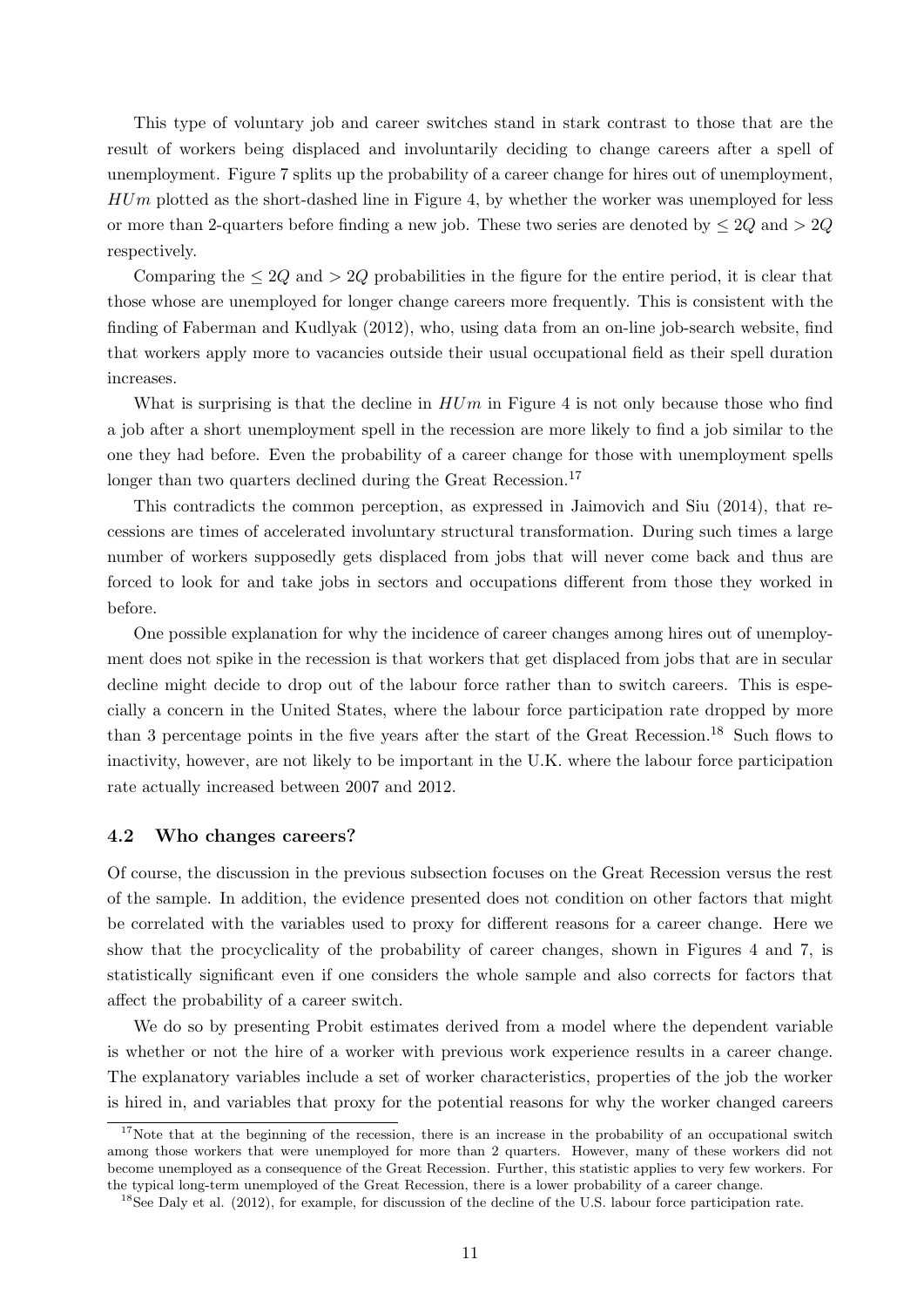or not. Because the availability of some of the variables related to the reasons for the career change depends on the labour market status of the worker before he or she accepted the new job, we present the Probit estimates not only for all hires but also condition them on what labour market status the worker had in the quarter before starting the new job. The estimation results are presented in Table  $2^{19}$ 

In terms of the effects of human capital on the probability of a career change, we find that age decreases the probability of a career change, suggesting the importance of on-the-job human capital accumulation. Educational attainment, however, affects occupations and industries differently. Across occupations, high and medium skilled workers have a higher probability of a career change than low skilled workers (our reference category). Across industries, we find that low skilled workers have a higher probability of a career change than medium and high skilled workers. These results seem to arise from differences in the impact of skill levels by employment status. Across occupations, it is only the unemployed for which high and medium skilled workers have a higher probability of a career change. Across industries, low skilled workers have a higher probability of changing career when mobility is through employment or inactivity, but not through unemployment.

Table [2](#page-27-0) also shows the effects of different types of job characteristics on the probability of a career change. This probability increases if the worker obtains a part-time versus a full-time job and if the worker obtains a temporary versus a permanent job.<sup>20</sup> Women have a higher probability of a career change than men. Furthermore, the larger the household someone is part of, the less likely a person is to change careers. That is,  $Hm$  is lower for persons who are married or cohabitate. It also decreases, although not significantly, in the number of children.

The Probit estimates also reaffirm the results found in Table [1](#page-25-1) and Figures [3,](#page-31-0) [6,](#page-34-0) and [7.](#page-35-0) We find that for employed workers, career changes are more likely among those employed workers that made voluntary EE transitions and among those that were actively searching for a job (our baseline category with respect to all the search channels). Unemployed workers are more likely to make career changes than employed (our baseline category) or inactive workers; while a career change through unemployment is more likely to occur at longer unemployment spells.

Using individual-level data in the Probit regression allows us to shine a more detailed light on search method workers employed to find their new jobs and how it affects their chance of changing careers. In particular, the explanatory variables listed in Rows 18 through 21 get at this.<sup>21</sup> We find that those workers who find jobs responding to ads are more likely to change careers then those who find jobs through other means.

Conditioning on the worker-, job-, and search- characteristics does not erase the significance of the procyclicality of career changes. This suggests that the business cycle movements in occupational and industry mobility of workers is not the result of the composition of the group of workers with a previous career that gets hired changing with the cycle.

As can be seen from the marginal probability estimates reported in Row 1 and columns I and V of Table [2,](#page-27-0) a one percentage point increase in the unemployment rate reduces  $Hm$  by 0.6 percentage points for occupations and 1.4 percentage points for industries.<sup>22</sup> Contrary to the discussion above,

<sup>&</sup>lt;sup>19</sup>Details about the definitions of the explanatory variables are provided in the Appendix.

<sup>&</sup>lt;sup>20</sup>The exception is that for unemployed workers obtaining a permanent job increases the probability of a career change.

<sup>21</sup>The baseline category "direct application to employers".

<sup>&</sup>lt;sup>22</sup>Because these are marginal probability estimates, this interpretation is for the "average" hire in terms of the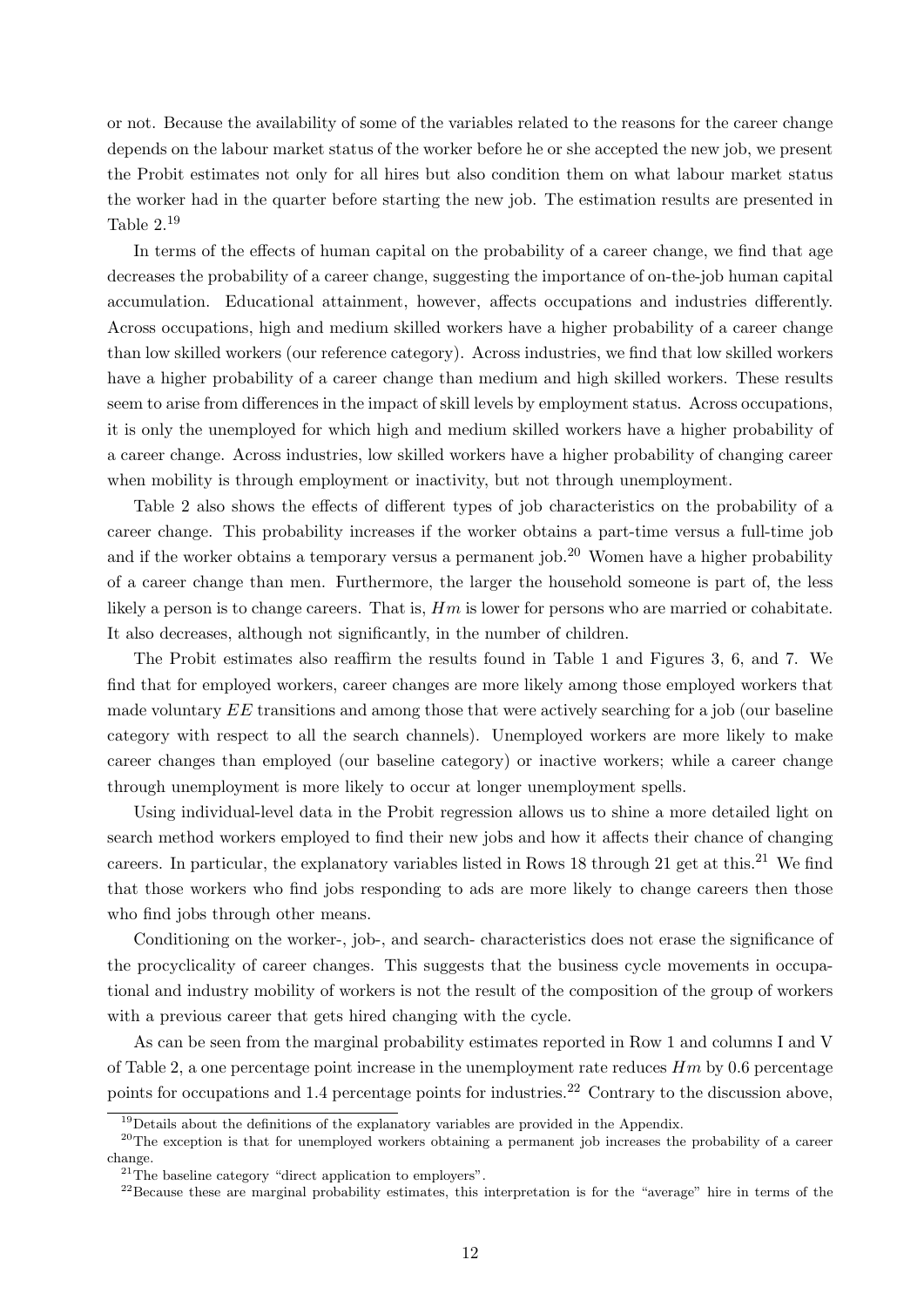these results are based on the whole sample period and not only on comparing the Great Recession and its aftermath with the preceding episodes in the data.

The higher sensitivity of occupation switches compared to industry switches to the aggregate unemployment rate is offset by the higher sensitivity of occupational mobility with respect to regional component of the unemployment rate, reported in Row 2 of Table [2.](#page-27-0) Taking the results of Rows 1 and 2 of Table [2](#page-27-0) together both occupational as well as industry mobility comove very significantly with labour market conditions.

#### 4.3 Origins and Destinations

We now turn to analyse the transition matrices of workers' career changes. These matrices provide useful information on the mobility patterns of workers as they shed light on the potential importance of individual occupations or industries in driving overall mobility. Table [3](#page-28-0) shows the transition matrix for workers changing careers across occupations.<sup>23</sup>

This matrix shows that all occupations exhibit a high degree of mobility. The dark-shaded cells of the list the fraction of hires that get hired in the same major occupation as they were working in before. Looking at the numbers for all hires, labeled as "Total". the probability of a career change ranges from 61% for sales occupations to 32% for professional occupations.

Across occupations, however, we observe some clustering by skill level. To show this, we group together those occupations that require similar skill levels. This results in three groups of high-, medium, and low skilled occupations. Each of these groups consists of three major occupation codes. Career changes within each of these groups are highlighted in light grey as the block diagonal in the transition matrix. As can be seen, the transition probabilities in the grey cells tend to be higher than those in the other cells. There are two destination occupations that are notable exceptions to this pattern. First, a substantial number of career changes out of high-skill occupations result in jobs in "Clerical and administrative" jobs. Second, the miscellaneous ninth category absorbs a large number of career switchers from middle-skilled jobs.<sup>24</sup>

Moreover, workers are more likely to stay within their skill category or move to the highest skill category after an EE transitions and more likely to move to a lower skill category through a UE or  $IE$  transition.<sup>25</sup> These patterns suggest that workers tend to move more often to occupations that demand skills closer to the ones they can supply. However, conditional on moving to a different skill category, workers are more likely to make career changes that involve an upgrade in the skill level through direct EE transitions, while career changes that involve a lower skill level are more likely through spells of non-employment. This evidence reinforces our view that occupations mobility

covariates in our sample.

<sup>&</sup>lt;sup>23</sup>To construct the transition matrix for occupations we have combined the two occupation classifications. We do this as our results hardly change when considering a separate transition matrix for each classification and the similarity in the labels across their occupational categories (see the Appendix for details) allows us to save space. Furthermore, we present the results for the entire period of study and not before and during the Great Recession, as the transitions matrices for the Great Recession period have the same characteristics as those for the pre-recession period. For the sake of brevity, we limit ourselves to the discussion of origins and destinations for occupations here.  $^{24}$ These patterns for occupational transitions are remarkably similar to those documented in Hobijn (2012) for the

U.S.

<sup>25</sup>When making a career change outside a given skill category, workers in high skill occupations are more likely to move to an occupation in the medium skill category; workers in the medium skill category are more likely to move to an occupation in the low skill category. However, workers in the low skill category are more likely to move to an occupation in the medium skill category. The exception are those workers in the clerical/admin and secretarial occupations, who are more likely to move to an occupation in the high skill category conditional on a career change.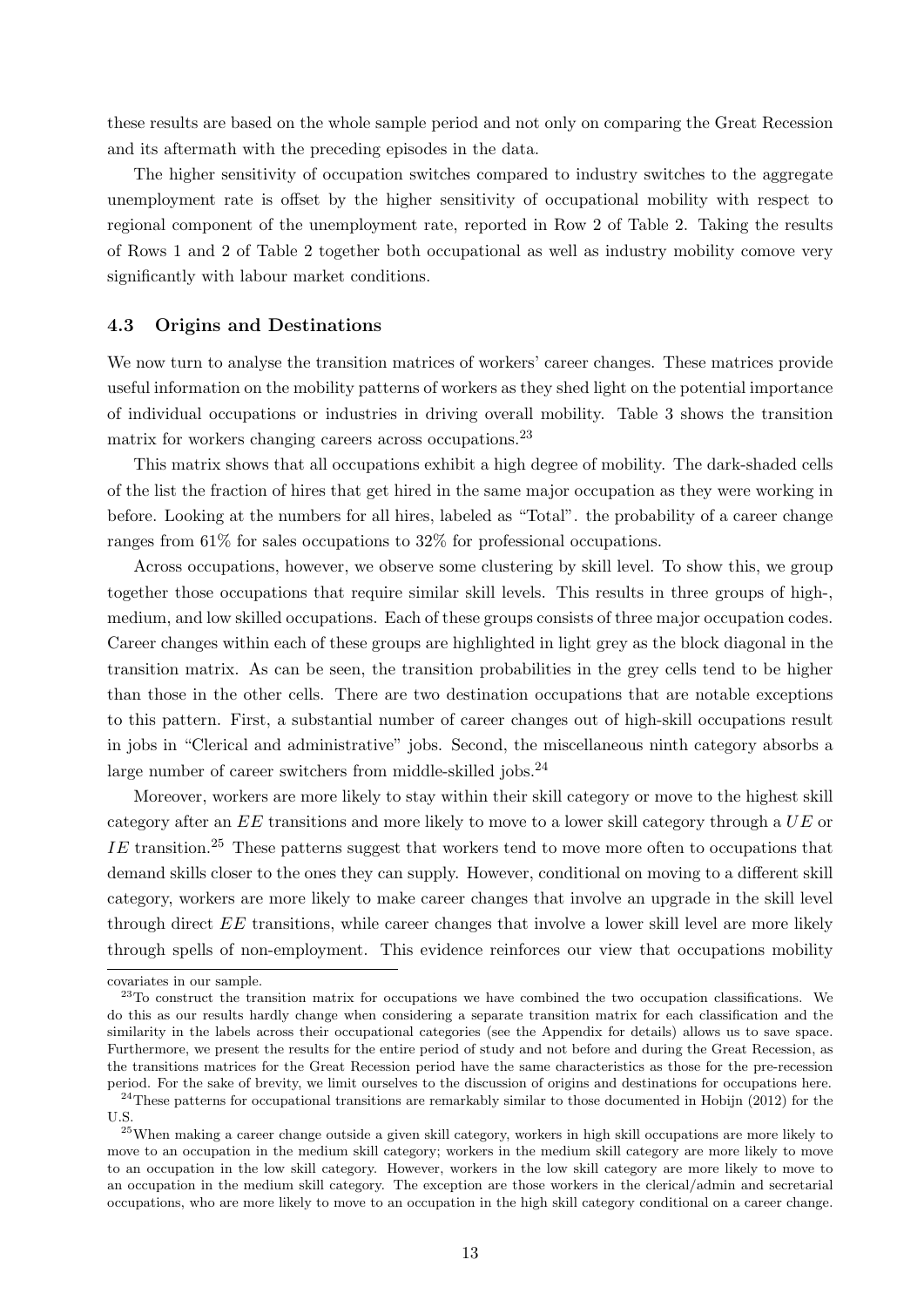through EE transitions are more likely to be voluntary career changes in which workers mostly pursue upward career moves, while occupational mobility through non-employment are more likely to be involuntary career changes.

#### 4.4 Wage gains

The different nature of  $EE$  hires, on the one hand, and  $UE$  hires, on the other, is even more apparent when one looks at the different real wage gains they result in.<sup>26</sup> Because we are interested in wage changes, our analysis only includes hires for which we have data in waves 1 and 5 of the survey, depicted in Figure [2.](#page-26-0) In particular, that means that for workers who flow through unemployment, we only have wage changes for those with an unemployment spell shorter than 4 quarters.

Long-run perspective Table [4](#page-29-0) shows the probability that the hire of a worker with previous work experience results in a wage gain. The table lists this probability conditional on whether the hire involves a change in career and on the level of the wage earned in the previous job, measured in terms of the percentile of the wage distribution. The probability of a positive wage gain is much higher for workers who start off in a job with a low wage. For those workers, this probability is also higher when they change careers than when they did not. For workers make an above-median wage, however, the probability of obtaining a positive wage growth when changing employer is closer to 30% and is higher for those that do not change careers. This suggests that a large part of the voluntary career mobility through job-to-job moves that we document is workers moving up the job ladder to progress their careers.

Where Table [4](#page-29-0) provides information about the sign of the wage change, the columns for the "Whole sample" in Table [5](#page-30-0) show the distribution of the magnitude of wage changes. The first takeaway from this table is the large degree of dispersion in wage growth that results from a change in employers. Below the 50th percentile of each distribution, workers can experience large negative wage losses when moving employers, while above the 50th percentile workers experience large wage gains.<sup>27</sup>

The most striking feature of the distributions shown in Table [5](#page-30-0) is that the dispersion of wage gains is larger for career movers than for career stayers. This also holds true when we condition on whether the worker changed employers through an intervening spell of unemployment or not. Relative to stayers those who changed careers have higher wage growth at and above the 50th percentile of the wage growth distribution; while the opposite happens below the 50th percentile. This evidence again supports our interpretation that workers typically change careers for wage gains bigger than for those that stayed in the same occupation. It might seem counterintuitive that, although career changes through unemployment are largely involuntary, they do tend to

<sup>&</sup>lt;sup>26</sup>Gross real weekly wages are obtained by deflation the gross weekly wage by the CPI. Given that the LFS only provides wage information on its 5 quarter sample and only for a worker's Q1 and Q5 interview wave, we are not able to subdivide the analysis by demographic or job characteristics or by the other stratifications we used in the previous sections without running into small sample problems. We also focus our attention to those workers that made EE or  $UE$  transitions given the small sample of those workers making IE transitions for which we have wage information. Further information about Q1 and Q5 wages is only available as from 1996. See the Appendix for further details.

<sup>&</sup>lt;sup>27</sup>These numbers are consistent with the large set of evidence that finds re-employment wage loses for displaced workers (see Jacobson, et al. 1993) and wage gains for workers that undergo direct EE transitions (see Topel and Ward, 1992). The actual wage losses due to displacement are likely underestimated in our data since our sample only contains unemployment spells that lasted shorter than 4 quarters.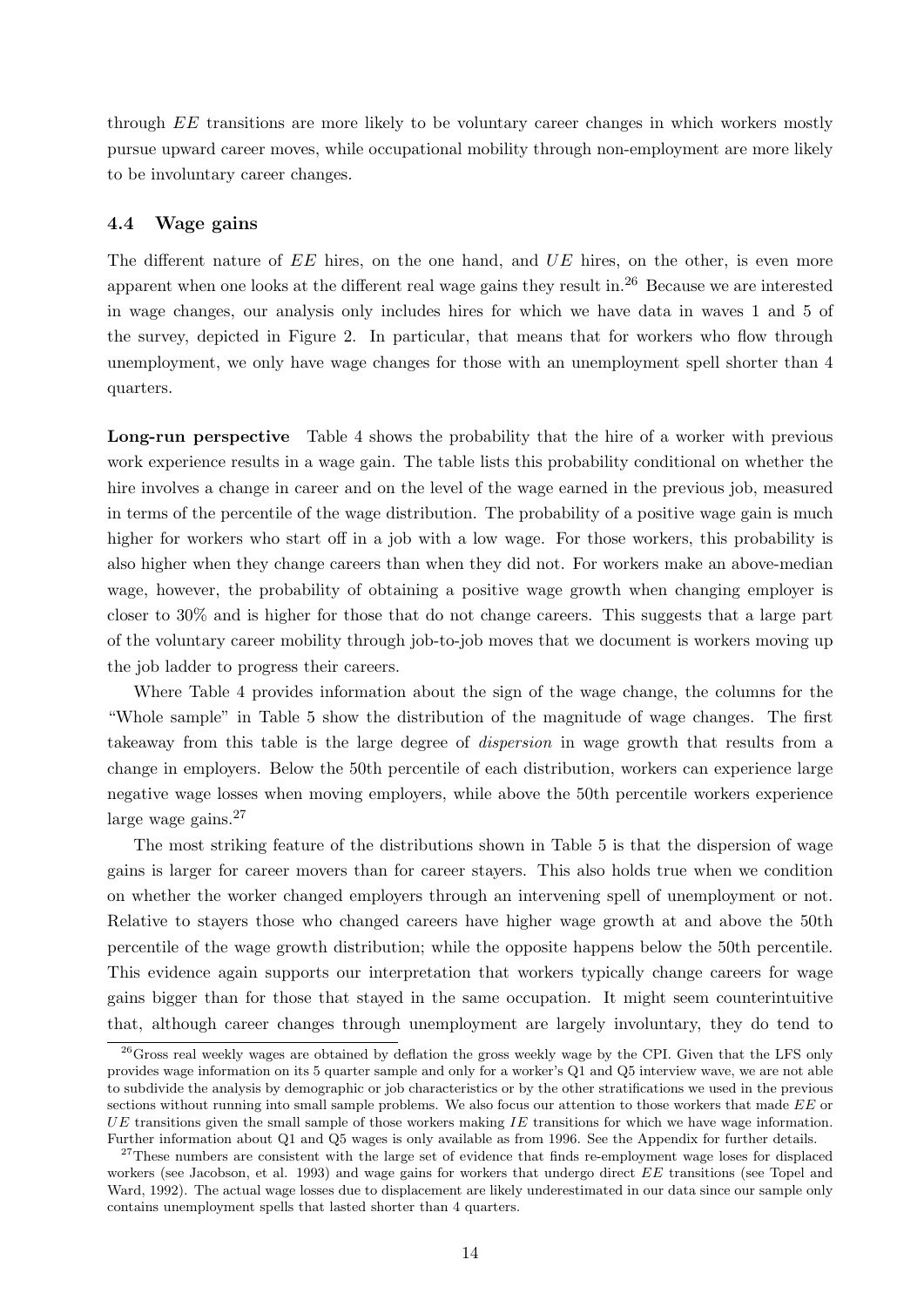lead to positive wage gains that are larger than those obtained by unemployed workers who will stay in the same career. However, this evidence is not inconsistent with a theory in which these potentially larger wage gains can only be obtained after a costly reallocation process which only becomes worthwhile after job prospects in the original career have deteriorated sufficiently (see, for example, Carrillo-Tudela and Visschers, 2014).

Cyclical patterns The last six columns of Table [5](#page-30-0) show how the distribution of wage changes varies over different business cycle episodes in the U.K. labour market. Across occupations and industries the wage growth distribution of those workers that change careers through unemployment shifts down during the recession. The decrease is stronger across occupations than industries. Further, the shift in the wage growth distribution of those who changed occupations through unemployment is sufficiently big that their wage gains are now below the wage gains of career stayers even at the 75th percentile of the wage growth distribution. In contrast, the wage growth distribution of workers that changed employers directly through an EE transitions or those that changed employers through unemployment but did not undertake a career change, do not seem to respond as much to business cycle conditions.<sup>28</sup>

The evidence presented suggests that career changers have a higher probability of a substantially large wage increase than career stayers. However, during the recession the wage gains of occupational changers decrease to the point that, for unemployed workers, these have become smaller than the wage gains from changing employer in the same occupation. As argued, for example, in Carrillo-Tudela and Visschers (2014), the decrease in the gains of reallocation can help explain the drop in the probability of a career change during the recession, documented in subsection 3.2.

### 5 Conclusion

Thus, there are basically two types of career changes in our data. Those that are voluntary and generally go from job to job and those that are involuntary and tend to result in an episode of unemployment. In the U.K. labour market, the former type make up the bulk of career changes. This type of career switch involves workers pursuing better job opportunities that move them up the career ladder in terms of the skill levels of their jobs as well as in terms of compensation. Such career opportunities are more plentiful when the labour market is strong and the unemployment rate is low. As a consequence, they are procyclical in nature.

This procyclicality is partly offset by the second type of career moves. Involuntary career moves tend to increase when workers get laid off in recessions. With the increase in unemployment, the number of career switches of unemployed workers increases during recessions. However, this increase is relatively subdued, as the probability that an unemployed worker changes careers decreases in recessions, even though there are more long-term unemployed workers. This can be the result of, for example, employers getting more finicky about who they hire during downturns, and workers facing lower expected gains from changing careers. Overall, a rise of this second type of career moves is not enough to overturn the procyclicality of total career changes.

The bottom line is that, in terms of career switches, recessions are thus better described as

<sup>&</sup>lt;sup>28</sup>These observations are also confirmed when regressing the wage growth of workers on output per worker and a time trend, showing that these patterns are not particular to the Great Recession.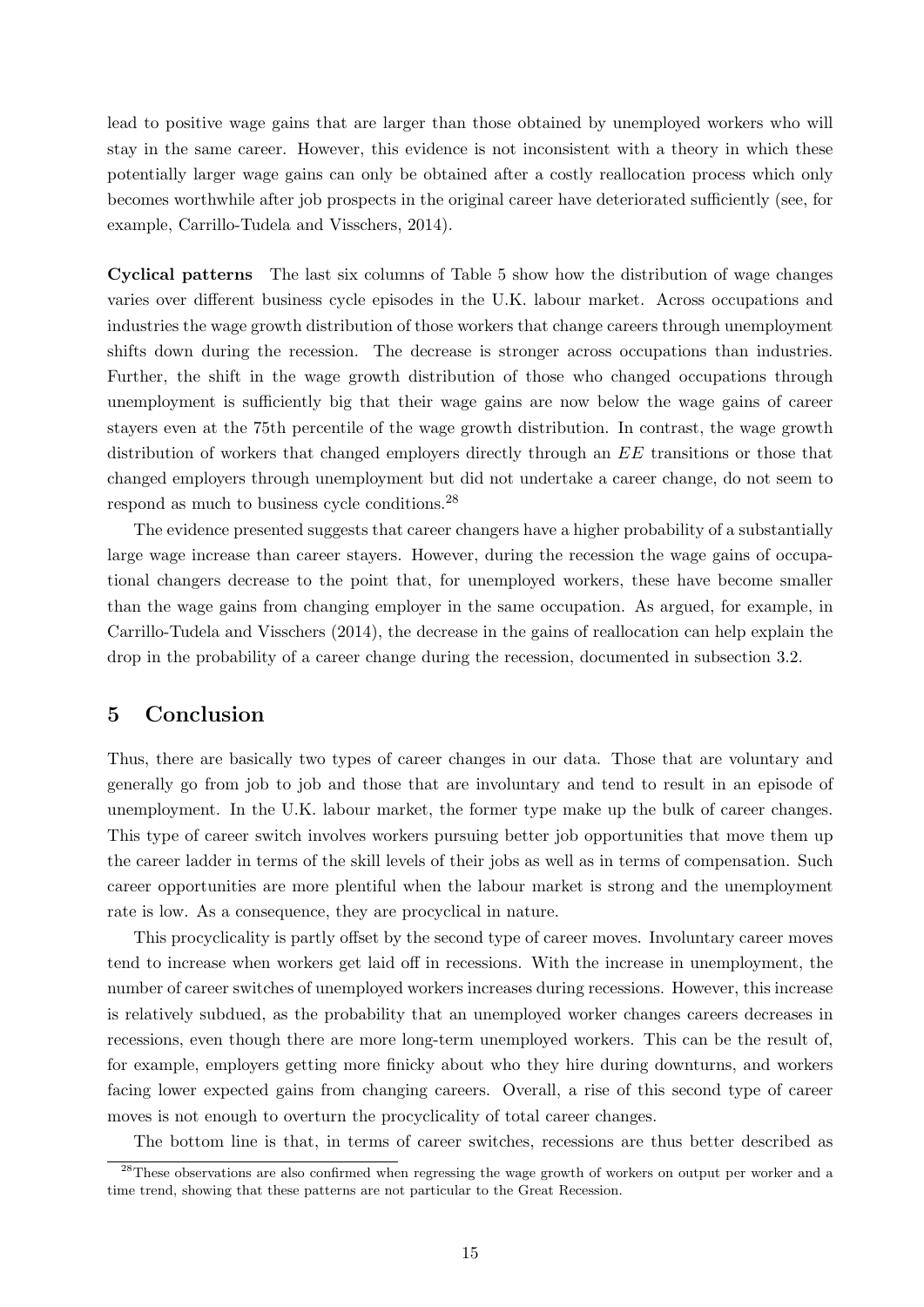"sullying" the reallocation of workers in the labour market than as "cleansing" the labour market from bad worker-job matches where the worker would have been better off in another career but have not pursued it due to frictions in the labour market.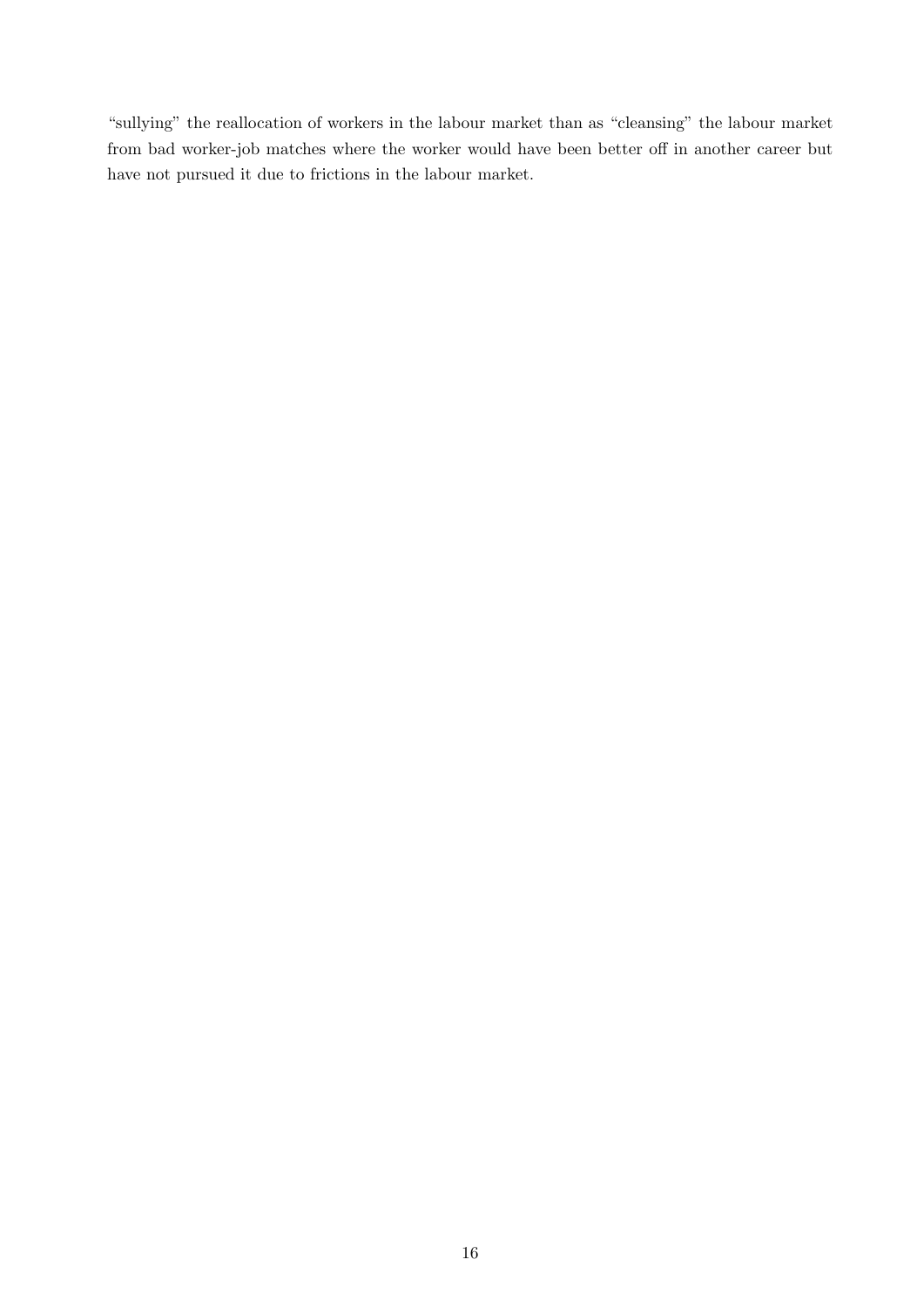### References

- [1] Auray, Stephane, David Fuller, Damba Lkhagvasuren and Antoine Terracol. 2014. "A Dynamics Analysis of Sectoral Mobility, Worker Mismatch, and the Wage-Tenure Profile ". Mimeo, CREST-Ensai, France.
- [2] Barlevy, Gadi. 2002. "The Sullying Effect of Recessions". Review of Economic Studies, 69  $(1):65-96.$
- [3] Caballero, Ricardo and Mohamad Hammour. 1994. "The Cleansing Effect of Recessions". American Economic Review, 84 (5): 1350-1368.
- [4] Carrillo-Tudela, Carlos, Bart Hobijn, and Ludo Visschers. 2014. "Career Changes Decline During Recessions ". FRBSF Economic Letters, No. 2014-09.
- [5] Carrillo-Tudela, Carlos and Ludo Visschers. 2014. "Unemployment and Endogenous Reallocations Over the Business Cycle ". CESifo Working Papers No. 4079.
- [6] Daly, Mary C., Early Elias, Bart Hobijn, and Oscar Jordà. 2012. "Will the Jobless Rate Drop Take a Break?"FRBSF Economic Letter, 2012-37.
- [7] Davis, Steven J. 1987. "Fluctuations in the Pace of Labor Reallocation."Carnegie-Rochester Conference Series on Public Policy, 27: 335-402.
- [8] Davis, Steven J., and John Haltiwanger. 1992. "Gross Job Creation, Gross Job Destruction, and Employment Reallocation". Quarterly Journal of Economics, 107(3): 819-863.
- [9] Economic Cycle Research Institute. 2014. "International Business Cycle Dates". [https://www.businesscycle.com/ecri-business-cycles/](https://www.businesscycle.com/ecri-business-cycles/international-business-cycle-dates-chronologies) [international-business-cycle-dates-chronologies](https://www.businesscycle.com/ecri-business-cycles/international-business-cycle-dates-chronologies) [last accessed: 13/08/2014].
- [10] Elsby, Michael W. L., and Jennifer Smith. 2010. "The Great Recession in the UK Labour Market: A Transatlantic Perspective."National Institute Economic Review, 214(October): R1- R12.
- [11] Faberman, Jason and Marianna Kudlyak. 2012. "The Intensity of Job Search and Search Duration". Mimeo, Federal Reserve Bank of Richmond, USA.
- [12] Fujita, Shigeru and Guiseppe Moscarini. 2012. "Recall and Unemployment ". Mimeo. Department of Economics, Yale University, USA.
- [13] Pedro, Gomes. 2012. "Labour market flows: Facts from the United Kingdom". Labour Economics, 19(2): 165-175.
- [14] Groshen, Erica L., and Simon Potter. 2003. "Has Structural Change Contributed to a Jobless Recovery? "Current Issues in Economics and Finance, 9(8): August 2003.
- [15] Hodrick, Robert and Edward C. Prescott. 1997. "Postwar U.S. Business Cycles: An Empirical Investigation."Journal of Money, Credit, and Banking, 29(1): 1-16.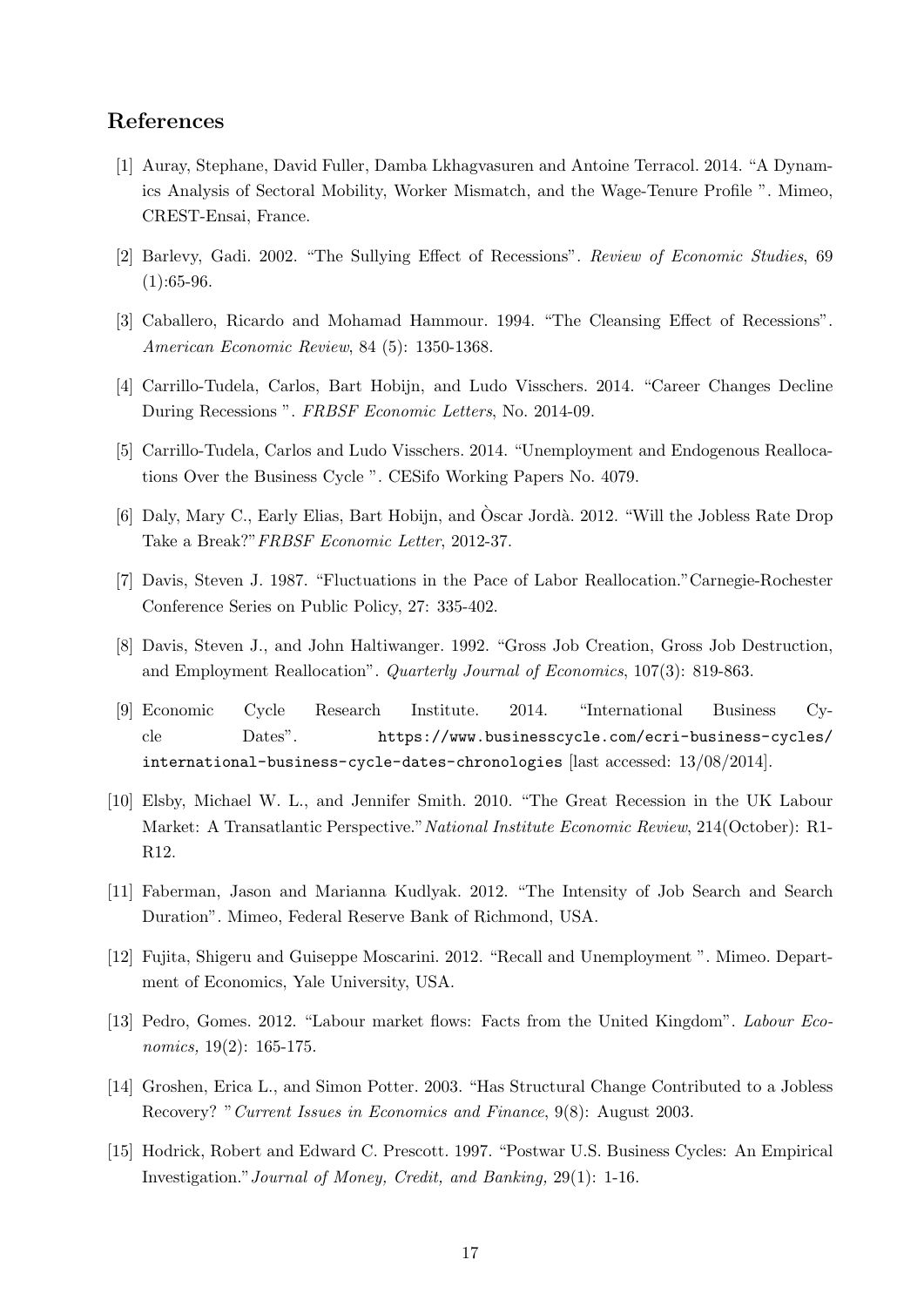- [16] Hobijn, Bart. 2012. "The Industry-Occupation Mix of U.S. Job Openings and Hires."FRB SF Working Paper 2012-09.
- [17] Hobijn, Bart, and Ayşegül Şahin. 2013. "Beveridge Curve Shifts Across Countries Since the Great Recession."IMF Economic Review, 61(4): 566-600.
- [18] Jacobson, Louis, Robert LaLonde and Daniel Sullivan. 1993. "Earnings Losses of Displaced Workers. "American Economic Review, 83(4): 685-709.
- [19] Jaimovich, Nir, and Henry E. Siu. 2014. "The Trend is the Cycle: Job Polarization and Jobless Recoveries. "Mimeo, Duke University.
- [20] Jolivet, Gregory, Fabien Postel-Vinay and Jean-Marc Robin. 2006. "The Empirical Content of the Job Search Model: Labor Mobility and Wage Distributions in Europe and the US."European Economic Review, 50: 877-907.
- [21] Jovanovic, Boyan and Robert Moffitt. 1990. "An Estimate of a Sectoral Model of Labor Mobility". Journal of Political Economy, 98 (4): 827-852.
- [22] Kambourov, Gueorgui and Iourii Manovskii. 2009. "Occupational Specificity of Human Capital". International Economic Review, 50 (1): 63-115.
- [23] Kambourov, Gueorgui and Iourii Manovskii. 2008. "Rising Occupational and Industry Mobility in the United States: 1968-97". International Economic Review, 49 (1): 41-79.
- [24] Lazear, Edward P., and James R. Spletzer. 2012. "Hiring, Churn, and the Business Cycle."American Economic Review, 102(3): 575-79.
- [25] Lilien, David M. 1982. "Sectoral Shifts and Cyclical Unemployment.". Journal of Political Economy, 90 (4): 777-793.
- [26] Longhi, Simonetta and Mark Taylor. 2011. "Occupational Change and Mobility Among Employed and Unemployed Job Seekers". Institute for Social and Economic Research, University of Essex, WP No. 2011-25.
- [27] Lynn, Peter, and Emmanuela Sala. 2006. "Measuring Change in Employment Characteristics: The Effects of Dependent Interviewing". International Journal of Public Opinion Research, 18(4): 500-509.
- [28] Mellow, Wesley, and Hal Sider. 1983."Accuracy of Response in Labor Market Surveys: Evidence and Implications". Journal of Labor Economics, 1(4): 331-344.
- [29] Mortensen, Dale and Christopher Pissarides. 1994."Job Creation and Job Destruction in the Theory of Unemployment". Review of Economic Studies, 61(3): 397-415.
- [30] Moscarini, Guiseppe and Francis Vella. 2008. "Occupational Mobility and the Business Cycle". Mimeo, Yale University, USA.
- [31] Moscarini, Guiseppe and Kaj Thomsson. 2007. "Occupational and Job Mobility in the US". Scandinavian Journal of Economics, 109 (4): 807-836.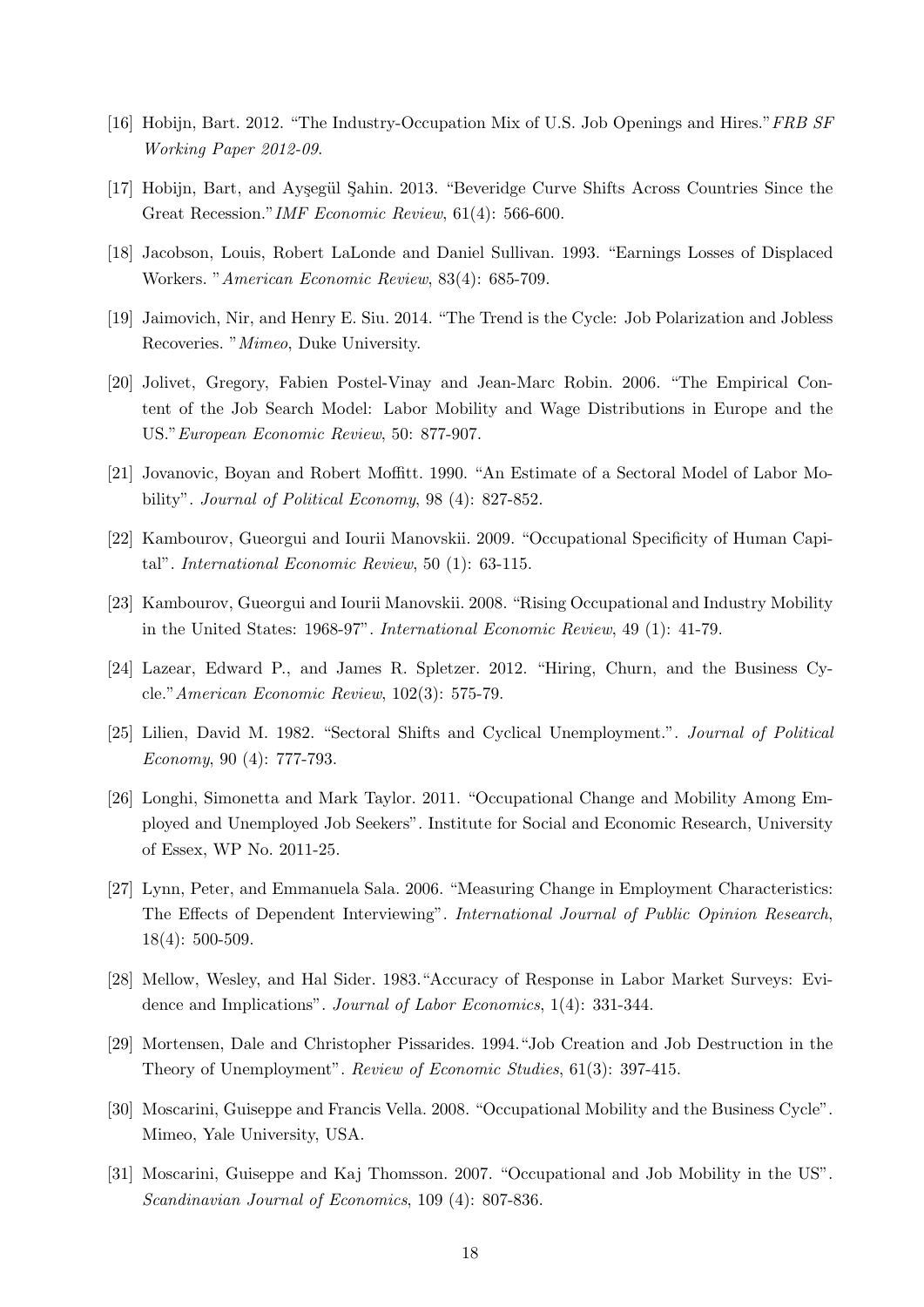- [32] Murphy, Kevin and Robert Topel. 1987. "The Evolution of Unemployment in the United States: 1968 - 1985". NBER Macroeconomics Annual 1987, 2: 11-68.
- [33] Office for National Statistics. 2011a. Labour Force Survey User Guide, version 1.0, ONS.
- [34] Office for National Statistics. 2011b. User Guide LFS: Two-Quarter and Five-Quarter Longitudinal Datasets, version 1.0, ONS.
- [35] Patterson, Christina, Ayşegül Şahin, Giorgio Topa, and Giovanni L. Violante. 2013. "Mismatch" Unemployment in the U.K." mimeo, Federal Reserve Bank of New York.
- [36] Ravenna, Federico, and Carl Walsh. 2012. "Labor Market Flows with Skill Heterogeneity in a Monetary Policy Model."Journal of Money, Credit and Banking, 44(s2): 31-71.
- [37] Sedláček, Petr. 2014. "Match Efficiency and Firms' Hiring Standards. "Journal of Monetary Economics, 62:123-133.
- [38] Smith, Jennifer C. 2012. "Unemployment and Mismatch in the U.K." Mimeo, University of Warwick.
- [39] Topel, Robert and Michael P. Ward. 1992. "Job Mobility and the Careers of Young Men,"inQuarterly Journal of Economics, 107(2): 439-479.
- [40] Xiong, Hui. 2008. "The U.S. Occupational Mobility from 1988 to 2003: Evidence from SIPP". Mimeo, University of Toronto, Canada.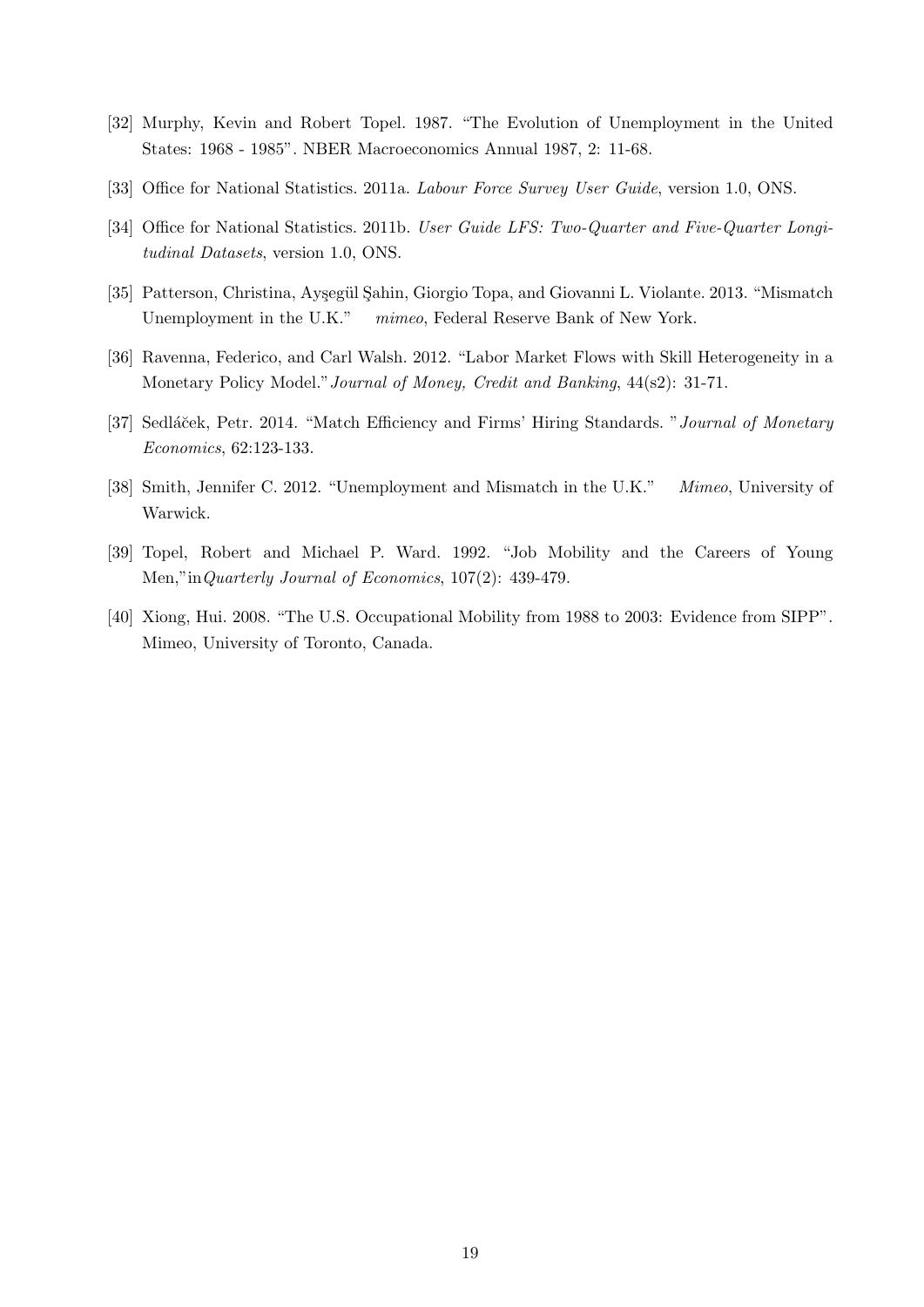## Appendix

### A Data details

In this appendix we describe the main aspects of the U.K. Quarterly Labour Force Survey. We limit ourselves to those points that are relevant for understanding how we constructed the results in the main text. More information about the U.K. Quarterly Labour Force Survey can be found in Office for National Statistics (2011a, 2011b).

Occupation and Industrial Classifications The U.K. LFS uses the Standard Occupational Classification (SOC) to code occupations. The occupational coding system was revised in 2001 changing from the SOC 1990 to the SOC 2000. The latter lasted until 2010Q4. A drawback of this revision is that the SOC 1990 and SOC 2000 are not compatible.<sup>29</sup> Our focus on mobility across 1-digit or major occupational groups helps to reduce the potential incompatibility errors. Indeed, at this level of aggregation, the agreement between the two SOC is of 73.5 percent. The disagreement between the two classifications, however, introduces a level in some of the occupational series. To correct for shift, we adjust all 5-quarter centred moving average series, by running an OLS regression on the log of the corresponding series with respect to a linear time trend, the log of output per worker and a dummy for the structural break, which takes value of zero before 2000Q4 and one after. We then used the coefficient estimate of the dummy variable (irrespectively if it was significant or not),  $\beta$  to adjust the series up to 2000Q4 by multiplying the series by  $e^{\beta}$  during this period.

At a 1-digit level, the SOC 1990 and SOC 2000 imply 9 occupational groups. The occupations in the SOC 1990 are: (1) Managers and administrators, (2) Professional occupations, (3) Associate professional and technical occupations, (4) Clerical and secretarial occupations, (5) Craft and related occupations, (6) Personal and protective service occupations, (7) Sales occupations, (8) Plant and machine operatives, (9) Other occupations. The occupations in the SOC 2000 are: (1) Managers and senior officials, (2) Professional occupations, (3) Associate professional and technical occupations, (4) Administrative and secretarial occupations, (5) Skilled trades occupations, (6) Personal service occupations, (7) Sales and customer service occupations, (8) Process, plant and machine operatives, (9) Elementary occupations.

To code industries, the U.K. LFS uses the Standard Industrial Classification (SIC). In this case the U.K. LFS does provide homogenised industry information for workers for the entire sample period based on the SIC 1992.<sup>30</sup> We focused our analysis on industrial mobility based on sections which roughly corresponds to a level of aggregation of 1-digit. This implies 15 industry categories: (1) Agriculture, hunting and forestry, (2) Fishing, (3) Mining and quarrying, (4) Manufacturing, (5) Electricity, gas and water supply, (6) Construction, (7) Wholesale and retail trade including repairs, (8) Hotels and restaurants, (9) Transport, storage and distribution, (10) Financial intermediation, (11) Real estate, renting and business activities, (12) Public administration and defence, social security, (13) Education, (14) Health and social work, (15) Other community, social and personal service activities, (16) Private households with employed persons, (17) Extra-territorial

 $^{29}$ Additionally, there is no occupational information provided for 2001Q1.

<sup>30</sup>The classification changes in 2009 to the SIC 2007.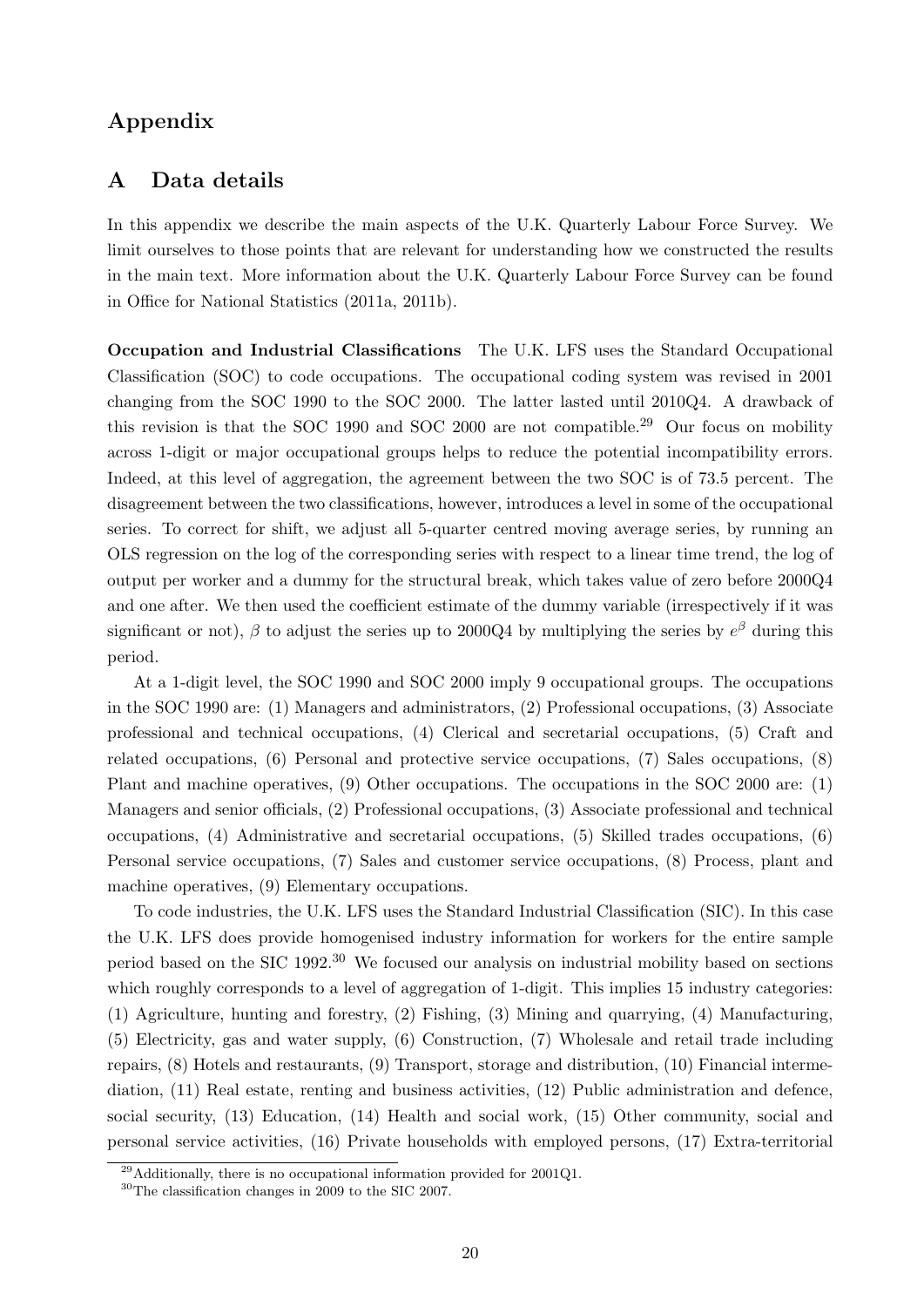organisations and bodies (e.g. UN, EC, OPEC, etc.).

Analysis of Workers' Flows In the text we have conditioned workers' flows by whether workers declared they changed employers voluntarily or not, were actively searching for a job, wanted a job or not and by the duration of the completed unemployment spell. We now describe how we constructed each of these categories.

In the U.K. LFS employed workers are asked the reason why they left their previous employer. Using these reasons we construct three groups. The *voluntary* group consists of those employed workers who changed jobs because they"resigned", went to "education or training" and "gave up for family or personal reasons". The *involuntary* group consists of those employed workers who left their last job because they were "dismissed", "made redundant/took voluntary redundancy", "temporary job finished" and "gave up work for health reasons". The other group consists of those employed worker who left their last job because they "took early retirement, "retired and due to "other reasons. Overall, voluntary employer changes account for  $48\%$  of total  $EE$  transitions, while involuntary employer changes account for 24% and the remainder by the 'other' category. From those employed workers that experienced a voluntary or involuntary separation, over 85% found another job without an intervening spell of non-employment.

Employed workers are also asked whether they were actively searching for a job and which search channels did they use. We categorise workers using a "job centre" when they declared that their main method of search was "visit a job centre, job market or jobs and benefit centres", "visit a job club", "have your name on the books of a private employment agency", or "visit a careers office. Workers in the category "ads" were those that declared that their main method of search was "advertise for jobs in newspapers and journals", "answer advertisements in newspapers and journals", "study situations vacant in newspapers or journals". Workers in the category "direct applications" were those whose main method was "apply directly to employers". Workers in the category "ask a friend or relative" correspond to those that declared their main method of search to be "ask friends, relatives, colleagues or trade unions about jobs". The last category "do anything else includes those who responded "wait for the results of an application for a job", "look for premises or equipment", "seek any kind of permit", "try to get a loan or other financial backing for a job or business", and "do anything else to find work". Among the employed, 77% of workers that made an EE transitions declared they were not actively searching for a job and the reminder 33% did.

Workers who declared themselves as non-participants in the labour market were considered to "want a job" if they were seeking but unavailable because they were a student, looking after family, temporarily sick or injured, long-term sick or disabled or due to other reasons or no reasons given. In addition we categorise as wanting a job those non-participants that are not seeking, but would like to work and are waiting for results of job applications, believe no jobs are available, have not looked, are a student, looking after family, temporarily sick or injured, long-term sick or disabled, or no reason given. Those who "do not want a job" are those workers that declared they are not seeking, would not want to work and are waiting for results of job applications, do not need or want a job, are a student, looking after family, temporarily sick or injured, long-term sick or disabled, retired or or due to other reasons or no reasons given. Although there are many reasons why a worker declares him or herself out of the labour force, for those that want or do not want a job,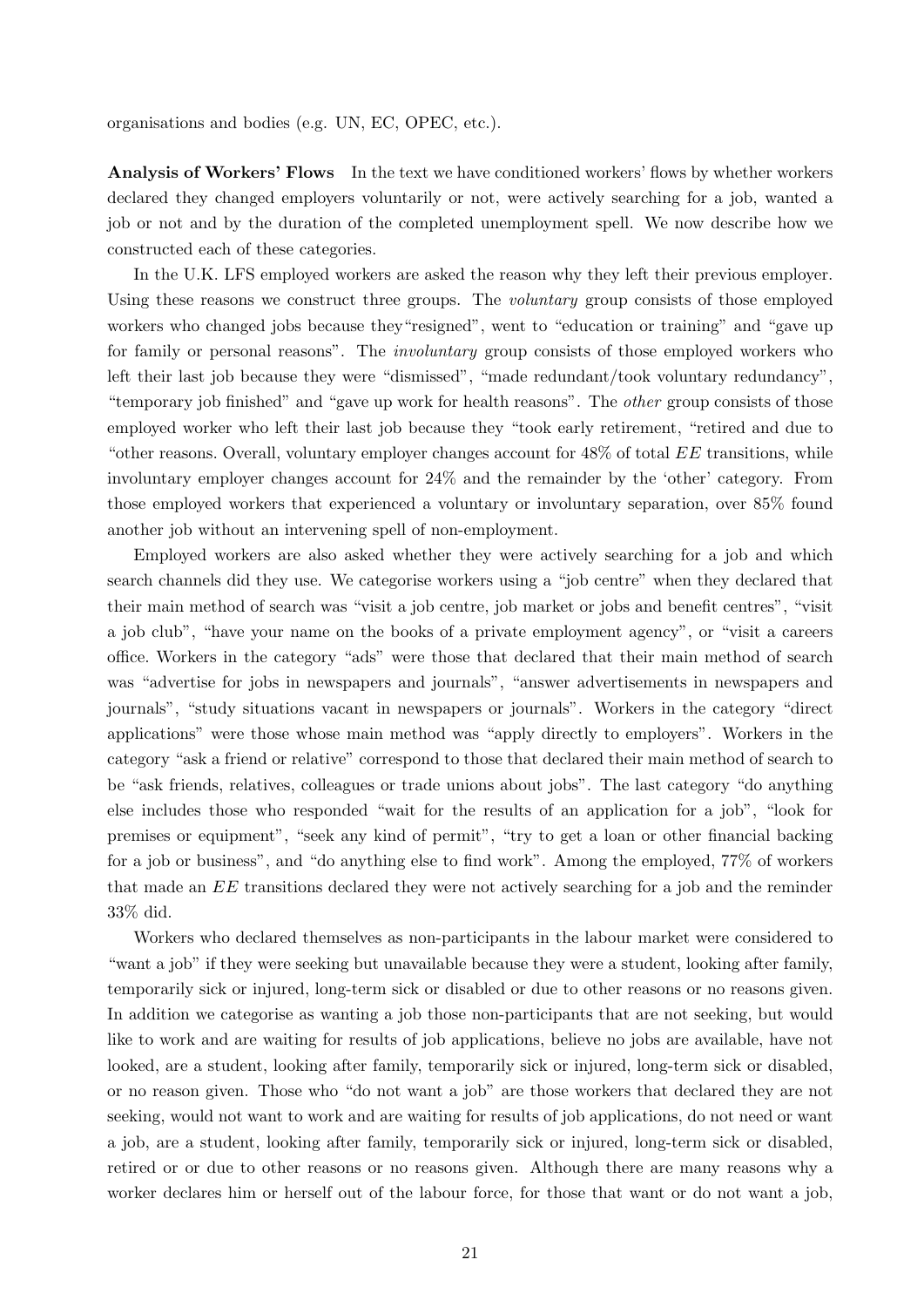there are three main reasons: being either a student, looking after family or long-term sick. In particular, 75% of workers who wanted a job are in these three categories, while 82% of those that did not want a job are in these categories. Among the inactive, those that want a job represent on average 30% of the non-participants, and those that do not want a job the remainder 70%.

Finally, to construct the category of unemployed workers that found a job within the first 2 quarters of their unemployment spell and the category of those that found a job after that, we use the following categorical variable for the duration of unemployment: (1) Less than 3 months, (2) 3 months but less that 6 months, (3) 6 months but less than 12 months, (4) 1 year but less than 2 years, (5) 2 years but less than 3 years, (6) 3 years but less than 4 years, (7) 4 years but less than 5 years, (8) 5 years or more. We label workers in (1) and (2) as "less than or equal to 2 quarters" and the rest as "more than 2 quarters".

Probit Analysis To further analyse the workers' likelihood of a career change, we use the latent variable model

$$
P_{ij} = \mathbf{x}'_i \beta_j + \varepsilon_{ij},\tag{5}
$$

where  $P_{ij}$  is the latent variable that measures the probability of an occupational or industry change,  $\varepsilon_{ij}$  is i.i.d and follows a multivariate normal distribution, *i* represent individuals and *j* outcomes. For all those workers that changed employers (through employment or non-employment), the dependent variable takes the value of zero if the worker did not change occupation or industry and one if the worker did.

The vector  $x_i$  describes the explanatory variables. It includes variables which capture the effects of aggregate and local economic conditions through the aggregate unemployment rate, and the deviations of the regional unemployment rates from the aggregate unemployment rate in each quarter. The effects of workers' human capital through a quadratic on age, different skill categories and the duration of the job or unemployment spell. The skill categories are dummy variables that take the value of one if the worker has the corresponding skill level and zero otherwise. The high skilled category groups all those workers that have post school degrees, ranging from teaching qualifications to graduate studies. The medium skilled category groups all workers that achieved between a O-level or GCSE qualification to an A-level or equivalent qualification. The low skilled category groups all individuals with an educational attainment below O-levels or GCSE. For unemployed workers, the spell duration indicates the duration of unemployment and includes the eight categories mentioned above. For employed workers, this variable denotes the duration of employment with current employer in months. We also include a set of variables that measure further demographics such as a dummy for marital status,  $31$  the number of children, and a dummy for gender. We also consider dummies for full-time jobs and whether the job was temporary or permanent. We include dummies for employment status and whether the change of employer was

 $31$ The classification of marital status before 2006Q2 has five options: (1) Single, never married, (2) Married, living with husband/wife, (3) Married, separated from husband/wife, (4) Divorced, and (5) Widowed. We set the value of this variable is one if the respondents marital status is (2), otherwise the value of this variable is zero. The classification of marital status after 2006Q2 has nine options. The first five options are identical to the previous classification. The additional options are (6) A civil partner in a legally-recognised Civil Partnership, (7) In a legally-recognised Civil Partnership and separated from his/her civil partner, (8) Formerly a civil partner, the Civil Partnership now legally dissolved, and (9) A surviving civil partner: his/her partner having since died. Under the classification of marital status after 2006Q2, we set the value of mar/cohab to one if a respondent whose marital status is (2) or (6), and zero otherwise.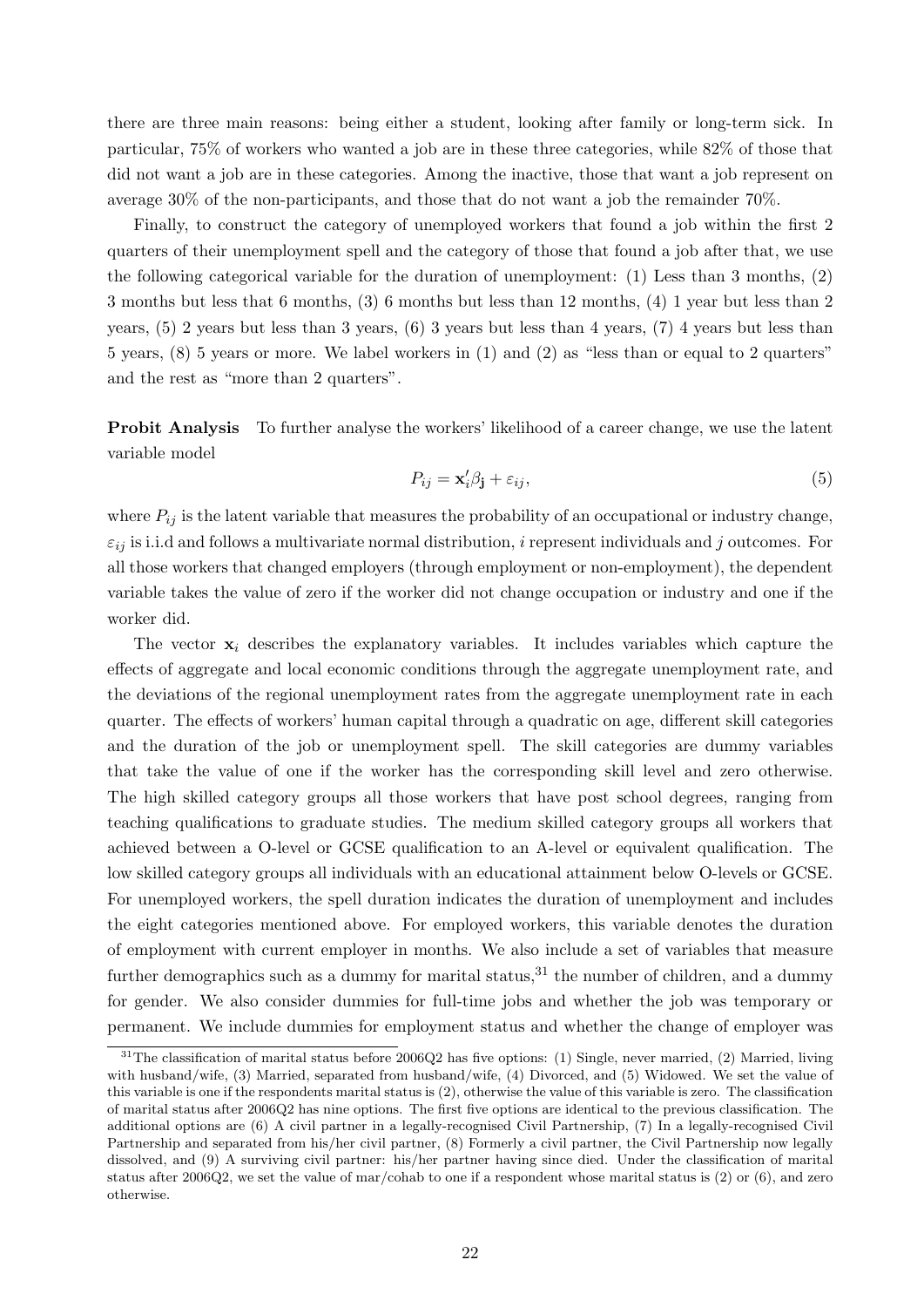for involuntary or for other reasons, where we take voluntary reasons as our baseline category. Finally, we include dummies for the methods of job search and whether non-participants declared they wanted a job or not. All dummies take the value of one if the respective worker-, job-, and search- characteristic is equal to the label of the dummy. Otherwise, the dummy takes the value of zero.

Wage Analysis To analyse the distribution of wage growth we used the 5-quarter sample of the U.K LFS. When conditioning the analysis on employer changes through employment, unemployment or inactivity we only consider uninterrupted spells. That is, for EE transitions, we only consider workers with employment histories (within the 5-quarters) of  $E_1E_2E_2E_2E_2$ ,  $E_1E_1E_2E_2E_2$ ,  $E_1E_1E_1E_2E_2$ , or  $E_1E_1E_1E_1E_2$ , where  $E_1$  denotes the first employer and  $E_2$  the second employer. For EUE transition, we only consider workers with employment histories of  $E_1UE_2E_2E_2$ ,  $E_1E_1UE_2E_2$ ,  $E_1E_1E_1UE_2$ ,  $E_1UUE_2E_2$ ,  $E_1UUUE_2$ , or  $E_1E_1UUE_2$ . For EIE transitions we consider employment histories with the same structure as for  $EUE$  transitions. Finally, when analysing the wage growth for all workers we consider only those EE, EUE and EIE transitions.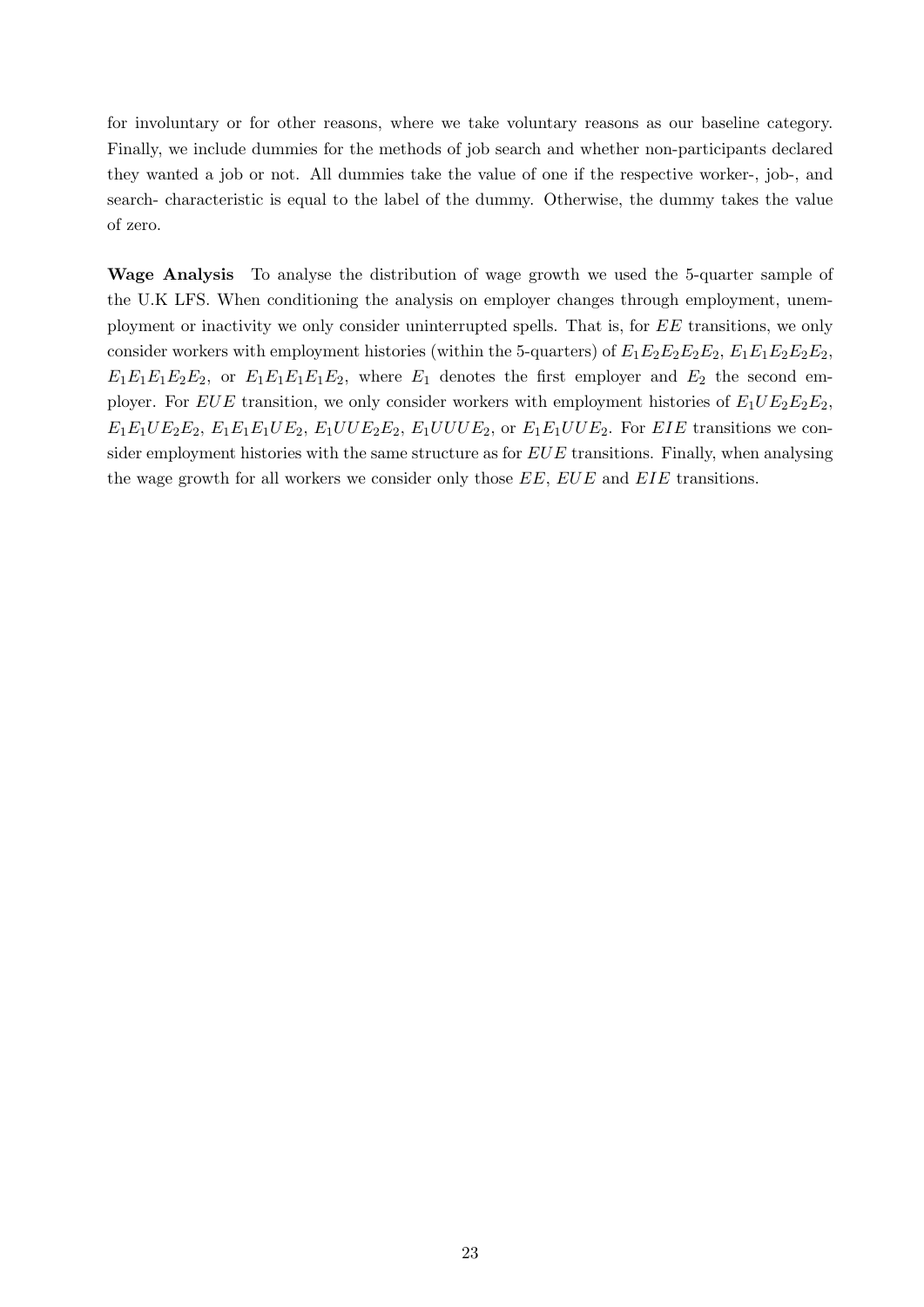<span id="page-25-1"></span>

|     |                                     | Occupation | Industry |
|-----|-------------------------------------|------------|----------|
| 1.  | All workers                         | 0.49       | 0.53     |
| 2.  | <b>Employed Workers, EE</b>         | 0.47       | 0.52     |
| 3.  | Voluntary mobility                  | 0.48       | 0.52     |
| 4.  | Involuntary mobility                | 0.44       | 0.51     |
| 5.  | Active search                       | 0.53       | 0.59     |
| 6.  | Non active search                   | 0.46       | 0.49     |
| 7.  | Unemployed Workers, UE              | 0.51       | 0.56     |
| 8.  | Unemp duration $\langle 2Q \rangle$ | 0.50       | 0.54     |
| 9.  | Unemp duration $> 2Q$               | 0.56       | 0.61     |
| 10. | Inactive Workers, IE                | 0.49       | 0.50     |
| 11. | Want a job                          | 0.50       | 0.52     |
| 12. | Don't want a job                    | 0.47       | 0.48     |

Table 1: Probability of career change, HSm.

Note: Shares reported are averages over all quarters in 1993Q1- 2012Q3 sample for which data are available.

<span id="page-25-0"></span>

Source: U.K. LFS. Recessionshading are U.K. recession dates from ECRI. Monthly data, seasonally adjusted, 3-month centered moving average.

Figure 1: Unemployment rate in the United Kingdom.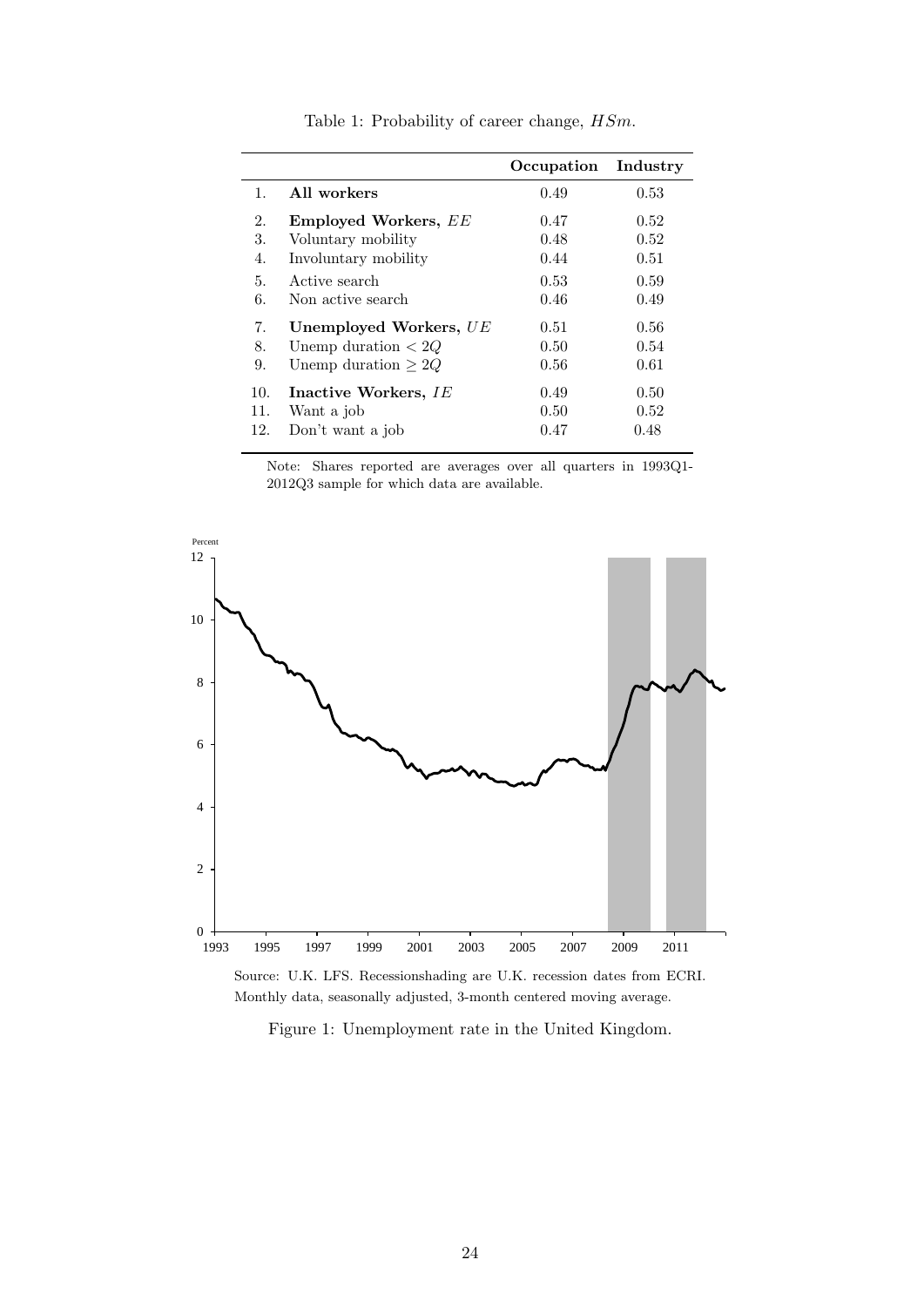<span id="page-26-0"></span>

Figure 2: Rotating panel structure of U.K. Quarterly Labour Force Survey.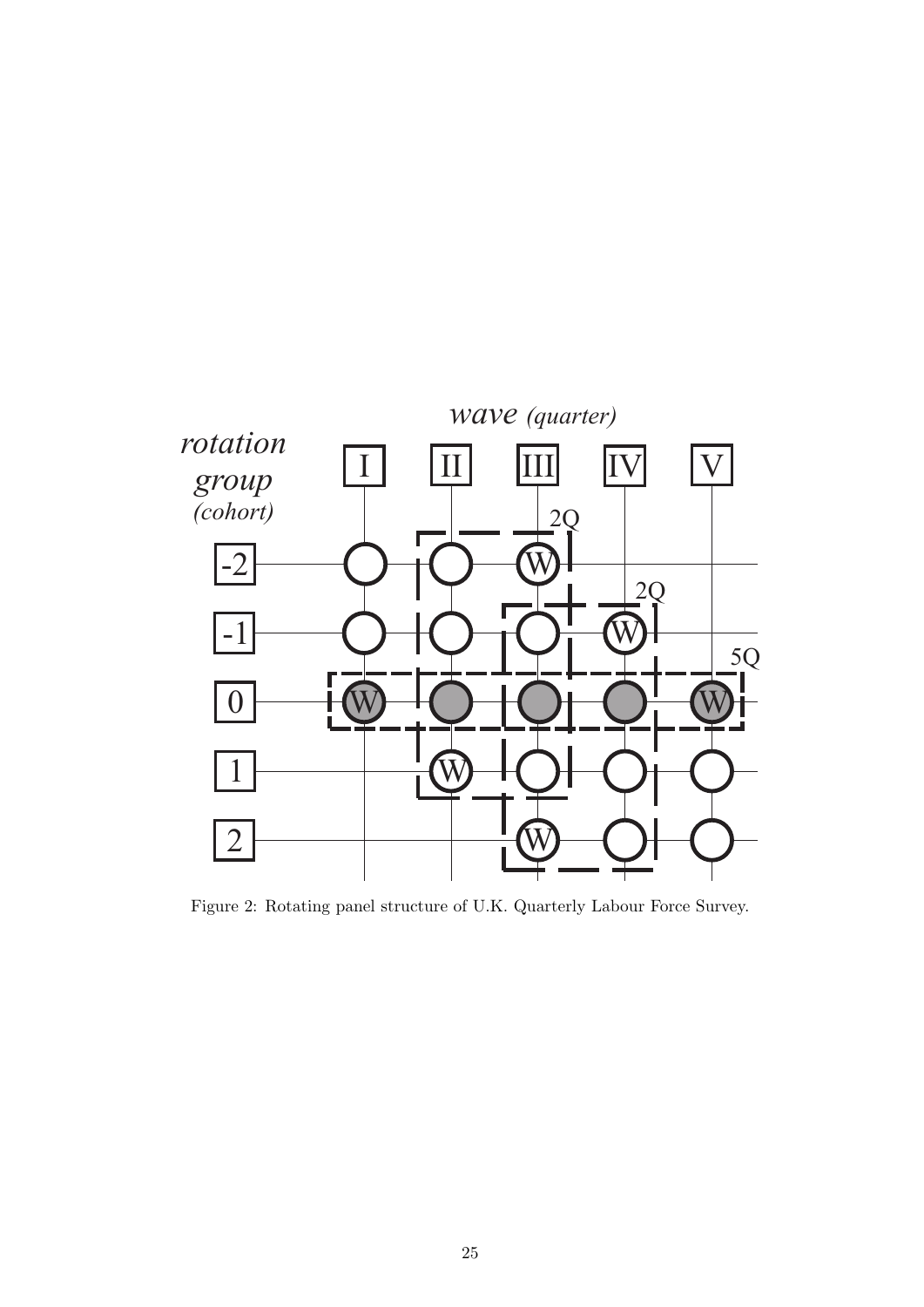<span id="page-27-0"></span>

| ES.                             |  |
|---------------------------------|--|
| خ<br>ì                          |  |
| <b>ATIMATES</b>                 |  |
| יודמה ר<br>$Pr_{\text{O}}$ bit. |  |
| i<br>ċ                          |  |
| Table                           |  |

|                                      |                                                                                                                                                                                                                                                |                        | <b>Dependent variable Hire results in career change, <math>Y_i = 1</math>, or not, <math>Y_i = 0</math>.</b> |                         |                    |                         |                         |                         |                |
|--------------------------------------|------------------------------------------------------------------------------------------------------------------------------------------------------------------------------------------------------------------------------------------------|------------------------|--------------------------------------------------------------------------------------------------------------|-------------------------|--------------------|-------------------------|-------------------------|-------------------------|----------------|
|                                      |                                                                                                                                                                                                                                                |                        | Occupations 1993-2010                                                                                        |                         |                    |                         | Industries $1994-2012$  |                         |                |
|                                      |                                                                                                                                                                                                                                                | All                    | 囯                                                                                                            | $\overline{\mathsf{U}}$ |                    | $\overline{A}$          | 囗                       | Þ                       |                |
|                                      |                                                                                                                                                                                                                                                |                        | $\Box$                                                                                                       | $\Xi$                   | $\overline{N}$     | $\triangleright$        | $\nabla$                | ĮЦ                      | VIII           |
|                                      | agg urate                                                                                                                                                                                                                                      | $-0.59***$             | $-1.10***$                                                                                                   | $-0.79**$               | $-0.24$            | $-1.38***$              | $-1.83***$              | $-1.64***$              | $-0.44$        |
| $\dot{\mathbf{c}}$                   | reg-agg urate                                                                                                                                                                                                                                  | $-0.59***$             | $-0.53$                                                                                                      | $-1.10**$               | $-0.27$            | $-0.41*$                | $-0.51$                 | $-0.57$                 | 0.23           |
| ကံ                                   | age                                                                                                                                                                                                                                            | $-0.01***$             | $-0.01***$                                                                                                   | $-0.01***$              | $0.00\,$           | $-0.01***$              | $-0.01***$              | $-0.01***$              | $0.01***$      |
| $\div$                               | $\rm age^2$                                                                                                                                                                                                                                    | $0.06***$              | $0.10***$                                                                                                    | $0.08***$               | $-0.09***$         | $0.05***$               | $0.12***$               | $0.06^{\ast\ast}$       | $0.12***$      |
| <u>ນວ່</u>                           | mar/cohab                                                                                                                                                                                                                                      | $-0.03***$             | $-0.02***$                                                                                                   | $-0.03$ ***             | $-0.02*$           | $-0.03***$              | $-0.02**$               | $-0.02*$                | $-0.02*$       |
| $\dot{\circ}$                        | nchild                                                                                                                                                                                                                                         | $-0.00$                | $-0.01*$                                                                                                     | $-0.01$                 | 0.00               | $-0.00$                 | 0.002                   | $-0.01$                 | $-0.00$        |
| $\mathcal{L}$                        | spell dur                                                                                                                                                                                                                                      |                        | $-0.002$                                                                                                     | $0.03***$               |                    |                         | $-0.01***$              | $0.03***$               |                |
| $\infty$                             | female                                                                                                                                                                                                                                         | $0.01^{**}$            | $0.02***$                                                                                                    | $-0.01$                 | 0.002              | $0.07***$               | $0.07***$               | $0.06***$               | $0.03***$      |
| $\ddot{\circ}$                       | high skilled                                                                                                                                                                                                                                   | $0.03***$              | $0.01\,$                                                                                                     | $0.04***$               | $0.01$<br>$-0.001$ | $-0.05***$              | $-0.08***$              | $-0.00$                 | $-0.04**$      |
| $\Xi$                                | ned skilled                                                                                                                                                                                                                                    | $0.02***$              | $0.01\,$                                                                                                     | $0.03***$               |                    | $-0.01***$              | $-0.03***$              | $0.02**$                | $-0.02**$      |
| $\exists$                            | ft job                                                                                                                                                                                                                                         | $0.04***$              | $-0.01*$                                                                                                     | $0.07***$               | $0.04***$          | $0.04***$               | $0.04***$               | $-0.04***$              | $-0.07***$     |
| $\overline{c}$                       | temporary                                                                                                                                                                                                                                      | $0.02***$              | $0.06***$                                                                                                    | $-0.03***$              | $0.01$             | $0.04***$               | $0.08***$               | $-0.01$                 | 0.01           |
| $\frac{3}{2}$<br>14.                 | $n$ and $n$<br>inactive                                                                                                                                                                                                                        | $0.04***$<br>$-0.01**$ |                                                                                                              |                         |                    | $-0.06***$<br>$0.03***$ |                         |                         |                |
| $\frac{15}{10}$<br>16.               | other<br>lovni                                                                                                                                                                                                                                 |                        | $-0.03***$<br>$-0.02***$                                                                                     |                         |                    |                         | $-0.03***$<br>$-0.02**$ |                         |                |
| 17.                                  | job centre                                                                                                                                                                                                                                     |                        | 0.02                                                                                                         |                         |                    |                         | $0.09***$               |                         |                |
| 18.                                  | ads                                                                                                                                                                                                                                            |                        | $0.07***$                                                                                                    | $0.02***$               |                    |                         | $0.10***$               | $0.02*$                 |                |
| 19.                                  | direct app                                                                                                                                                                                                                                     |                        | $0.03^\ast$                                                                                                  | $-0.03**$               |                    |                         | 0.02                    | $-0.08***$              |                |
| $\overline{20}$<br>$\overline{21}$ . | other method<br>$\tanh y / \text{friend}$                                                                                                                                                                                                      |                        | $0.04***$<br>$0.04***$                                                                                       | $-0.04***$<br>$-0.01$   |                    |                         | 0.02<br>0.02            | $-0.07***$<br>$-0.04**$ |                |
| 22.                                  | want a job                                                                                                                                                                                                                                     |                        |                                                                                                              |                         | $0.03***$          |                         |                         |                         | $0.05***$      |
| 23.<br>24.                           | no. of obs.<br>pseudo- $\mathbb{R}^2$                                                                                                                                                                                                          | 77303<br>0.023         | 34272<br>0.040                                                                                               | 19619<br>0.023          | 14298<br>0.034     | 83995<br>0.035          | 37210<br>0.051          | 21458<br>0.031          | 15103<br>0.040 |
|                                      | dummies included in all specifications. Coefficients reported are marginal probabilities and the one for age <sup>2</sup> is<br>Note: Sample includes all hires of workers with a previous career in our sample. Regional and previous occ/ind |                        |                                                                                                              |                         |                    |                         |                         |                         |                |

multiplied by 1000. Significance levels: \*\*\*  $p<0.01,$  \*\*  $p<0.05,$  \*  $p<0.10.$ multiplied by 1000. Significance levels: \*\*\*  $p < 0.01$ , \*\*  $p < 0.05$ , \*  $p < 0.10$ .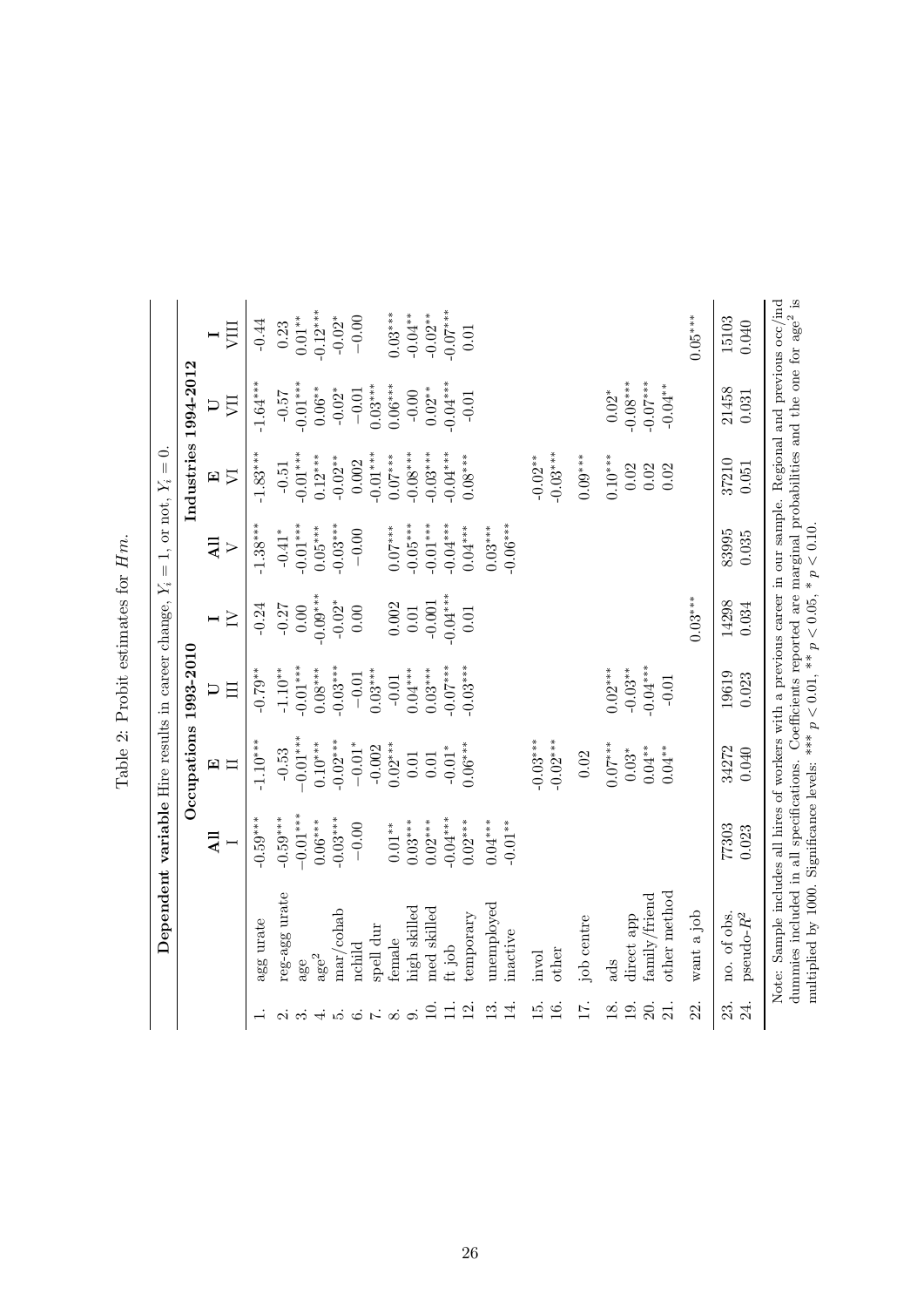<span id="page-28-0"></span>

|                |                               |             |              | Skill<br>High!                                                         |                            |                               | Medium Skill         |                               |                           | Low Skill              |                               |
|----------------|-------------------------------|-------------|--------------|------------------------------------------------------------------------|----------------------------|-------------------------------|----------------------|-------------------------------|---------------------------|------------------------|-------------------------------|
|                |                               | Рq          | Managers     | Professional<br>Occupations                                            | Professional<br>Asscociate | Clerical/Admin<br>Secretarial | Occupations<br>Sales | Personal Serv.<br>Occupations | Craft/Skilled<br>Trade    | Plant and<br>Machine   | $E$ lementary/<br>Other       |
|                | From                          |             | $\div$       | $\ddot{\Omega}$                                                        | Technical Occ              | Occ<br>$\div$                 | ນວ່                  | نت                            | Related Occ<br>$\ddot{z}$ | Operatives<br>$\infty$ | Occupations<br>$\ddot{\circ}$ |
|                |                               |             |              |                                                                        |                            |                               |                      |                               |                           |                        |                               |
| $\div$         | Managers                      | 呂<br>Total  | 0.46<br>0.53 | $\overline{c}$<br>$\sum_{i=1}^{n}$                                     | 0.10<br>0.10               | 0.10<br>$\overline{11}$       | 0.07<br>0.08         | 0.03<br>0.05                  | 0.04<br>0.04              | 0.03<br>0.04           | 0.04<br>0.05                  |
|                |                               | E           | 0.38         | $rac{9}{5}$<br>$\overline{0}$ .                                        | 0.11                       | 0.14                          | 0.09                 | 0.06                          | 0.04                      | 0.05                   | 0.07                          |
|                |                               | $\Xi$       | 0.38         | $0.08\,$                                                               | 0.10                       | 0.13                          | 0.09                 | 0.07                          | 0.04                      | 0.04                   | 0.07                          |
| $\dot{\sim}$   | Professional                  | Total       | 0.07         | $\ddot{0}$ .                                                           | 0.08                       | 0.05                          | 0.02                 | 0.03                          | 0.02                      | 0.01                   | 0.02                          |
|                | Occupations                   | E           | 0.09         | $\frac{8}{27}$<br>$\overline{0}$                                       | $0.08$                     | 0.04                          | 0.02                 | 0.02                          | 0.02                      | 0.01                   | $0.01\,$                      |
|                |                               | EU          | 70.0         | 0.60                                                                   | 0.11                       | 0.06                          | 0.04                 | 0.04                          | $0.03\,$                  | 0.03                   | 0.04                          |
|                |                               | $\Xi$       | 0.04         | $0.68\,$                                                               | 0.07                       | 0.07                          | 0.02                 | 0.04                          | $0.03\,$                  | $0.01\,$               | 0.03                          |
| ကံ             | Asscociate                    | E<br>Total  | 0.09<br>0.10 | $\overline{9}$<br>9 <sup>o</sup><br>$\sum_{i=1}^{n}$<br>$\ddot{\circ}$ | 0.54<br>0.50               | 0.10<br>0.09                  | 0.06<br>$0.05\,$     | 0.05<br>$0.05\,$              | 0.03<br>0.03              | 0.03<br>0.02           | 0.05<br>$0.04\,$              |
|                | Technical Occ<br>Professional | ΠE          | 0.07         | 0.09                                                                   | 0.44                       | 0.12                          | $0.08\,$             | $0.05\,$                      | $0.04\,$                  | 0.04                   | 0.07                          |
|                |                               | $\Xi$       | 0.05         | $0.07$                                                                 | 0.50                       | 0.12                          | 0.07                 | 0.06                          | $0.03\,$                  | 0.03                   | $0.06\,$                      |
| $\div$         | Clerical/Admin                | Total       | 0.06         | 0.03                                                                   | 0.07                       | 0.54                          | 0.10                 | 0.07                          | 0.02                      | 0.03                   | 0.07                          |
|                | Secretarial Occ               | E           | 0.08         | $\,0.03$                                                               | 0.08                       | 0.58                          | 0.09                 | $0.05\,$                      | 0.02                      | 0.03                   | $0.05$                        |
|                |                               | ΠE          | 0.04         | $0.03\,$                                                               | 0.07                       | 0.50                          | 0.12                 | 0.07                          | $\!0.03\!$                | $0.04$                 | 0.09                          |
|                |                               | E           | $0.05\,$     | $0.04\,$                                                               | $0.06$                     | $0.50\,$                      | $0.11\,$             | $0.11\,$                      | $0.02\,$                  | 0.02                   | 0.10                          |
| ນວ່            | Sales                         | Total       | 0.05         | 0.02                                                                   | 0.06                       | 0.16                          | 0.37                 | 0.10                          | 0.03                      | 0.04                   | 0.14                          |
|                | Occupations                   | EE          | 0.06         | 0.02                                                                   | 0.07                       | 0.18                          |                      | $0.11\,$                      | 0.03                      | 0.04                   | 0.12                          |
|                |                               | ΠE          | 0.04         | $0.02\,$                                                               | 0.06                       | 0.15                          | 0.41                 | 0.09                          | $\!0.03\!$                | 0.05                   | $0.16\,$                      |
|                |                               | $\Xi$       | 0.03         | $\!0.03\!$                                                             | 0.05                       | $0.12\,$                      | 0.44                 | 0.12                          | $0.02\,$                  | $\!0.03\!$             | $0.16\,$                      |
| Ġ              | Personal Serv                 | Total       | 0.03         | $0.03$<br>0.03                                                         | 0.06                       | 0.09                          | $\frac{0.10}{0.11}$  | 0.51                          | 0.02                      | 0.04                   | 0.11                          |
|                | Occupations                   | EE          | 0.04         |                                                                        | 0.06                       | 0.09                          |                      | $0.50\,$                      | 0.02                      | $0.05\,$               | $0.10\,$                      |
|                |                               | UЕ<br>$\Xi$ | 0.02<br>0.03 | $0.02\,$<br>$0.03\,$                                                   | 0.04<br>$0.06\,$           | $0.08\,$<br>0.08              | 0.08<br>0.11         | 0.50<br>0.55                  | 0.03<br>0.02              | 0.05<br>0.02           | 0.13<br>0.13                  |
| $\overline{r}$ | Craft/Skilled                 | Total       | 0.02         |                                                                        | 0.03                       | 0.03                          | 0.04                 | 0.03                          | 0.60                      | 0.11                   | 0.12                          |
|                | Trade & related               | EE          | 0.03         | $0.02$<br>$0.02$                                                       | 0.03                       | 0.03                          | 0.03                 | 0.03                          | $\,0.63\,$                | 0.11                   | $0.10\,$                      |
|                | Occ                           | ΠE          | 0.01         | $0.02\,$                                                               | 0.02                       | 0.03                          | $0.04\,$             | 0.03                          | 0.58                      | 0.12                   | 0.14                          |
|                |                               | E           | $0.03\,$     | $0.03\,$                                                               | 0.04                       | 0.04                          | 0.05                 | $0.05\,$                      | 0.56                      | 0.07                   | 0.14                          |
| $\infty$       | Plant and                     | Total       | 0.02         | 0.01                                                                   | 0.03                       | 0.05                          | 0.06                 | 0.06                          | 0.11                      | 0.49                   | 0.18                          |
|                | Machine                       | E           | 0.03         | $0.01\,$                                                               | 0.03                       | 0.05                          | 0.06                 | 0.05                          | 0.11                      | 0.51                   | 0.16                          |
|                | Operatives                    | UE          | 0.01         | $0.01\,$                                                               | 0.03                       | 0.05                          | 0.07                 | 0.05                          | 0.10                      | 0.47                   | 0.21                          |
|                |                               | E           | 0.02         | $\frac{0.02}{0.01}$                                                    | 0.04                       | 0.05                          | 0.07                 | 0.08                          | $0.08\,$                  | 0.44                   | 0.20                          |
| $\ddot{\circ}$ | Elementary                    | Total       | 0.02         |                                                                        | 0.04                       | 0.08                          | 0.12                 | 0.09                          | 0.07                      | 0.09                   | 0.48                          |
|                | Other                         | EE          | 0.02         | 0.02                                                                   | 0.04                       | 0.09                          | 0.14                 | 0.10                          | 0.07                      | 0.11                   | 0.42                          |
|                | Occupations                   | UE          | 0.01         | 0.01                                                                   | 0.03                       | 0.07                          | 0.10                 | 0.07                          | 0.08                      | 0.11                   | $0.52$<br>$0.57$              |
|                |                               | 呂           | 0.02         | 0.01                                                                   | 0.03                       | 0.07                          | $\overline{11}$      | 0.10                          | 0.04                      | 0.04                   |                               |

Table 3: Transition Matrix: Occupations Table 3: Transition Matrix: Occupations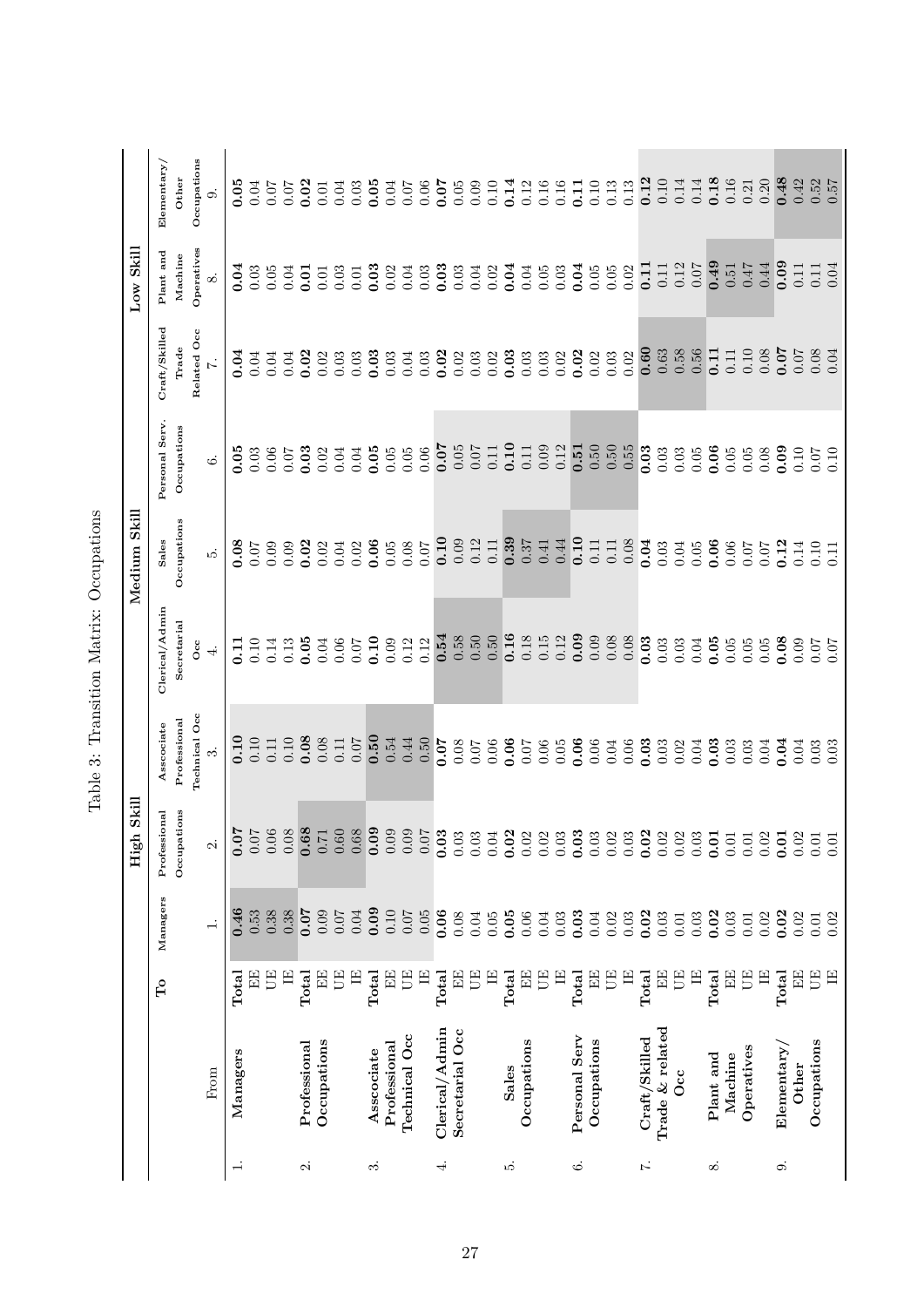|                  | Quartile of the                   |            |               | Occupations    |               | Industries     |
|------------------|-----------------------------------|------------|---------------|----------------|---------------|----------------|
|                  | wage before                       |            | <b>Movers</b> | <b>Stayers</b> | <b>Movers</b> | <b>Stayers</b> |
|                  | changing jobs                     |            | T             | Н              | H             | IV             |
| 1.               | $0^{\text{th}}$ -25 <sup>th</sup> | Total      | 78.5          | 67.0           | 79.9          | 65.5           |
|                  |                                   | ЕE         | 80.3          | 71.8           | 81.1          | 69.7           |
|                  |                                   | EUE        | 80.7          | 69.2           | 78.8          | 67.6           |
| $\overline{2}$ . | $25^{\text{th}} - 50^{\text{th}}$ | Total      | 56.9          | 51.1           | 57.5          | 51.1           |
|                  |                                   | ЕE         | 56.7          | 48.7           | 57.9          | 49.4           |
|                  |                                   | EUE        | 55.1          | 55.3           | 62.3          | 50.9           |
| 3.               | $50^{th} - 75^{th}$               | Total      | 37.6          | 46.1           | 36.1          | 46.3           |
|                  |                                   | EЕ         | 35.8          | 44.3           | 34.7          | 44.5           |
|                  |                                   | <b>EUE</b> | 40.1          | 40.8           | 34.5          | 47.0           |
| 4.               | $75^{th} - 100^{th}$              | Total      | 27.0          | 35.8           | 26.4          | 37.2           |
|                  |                                   | ЕE         | 27.2          | 35.2           | 26.4          | 36.5           |
|                  |                                   | <i>EUE</i> | 23.6          | 34.3           | 23.4          | 34.5           |

<span id="page-29-0"></span>Table 4: Probability of positive real wage growth by percentile of wage in previous job

Note: Percent of workers that receive a wage increase after changing jobs for all job changes in the sample.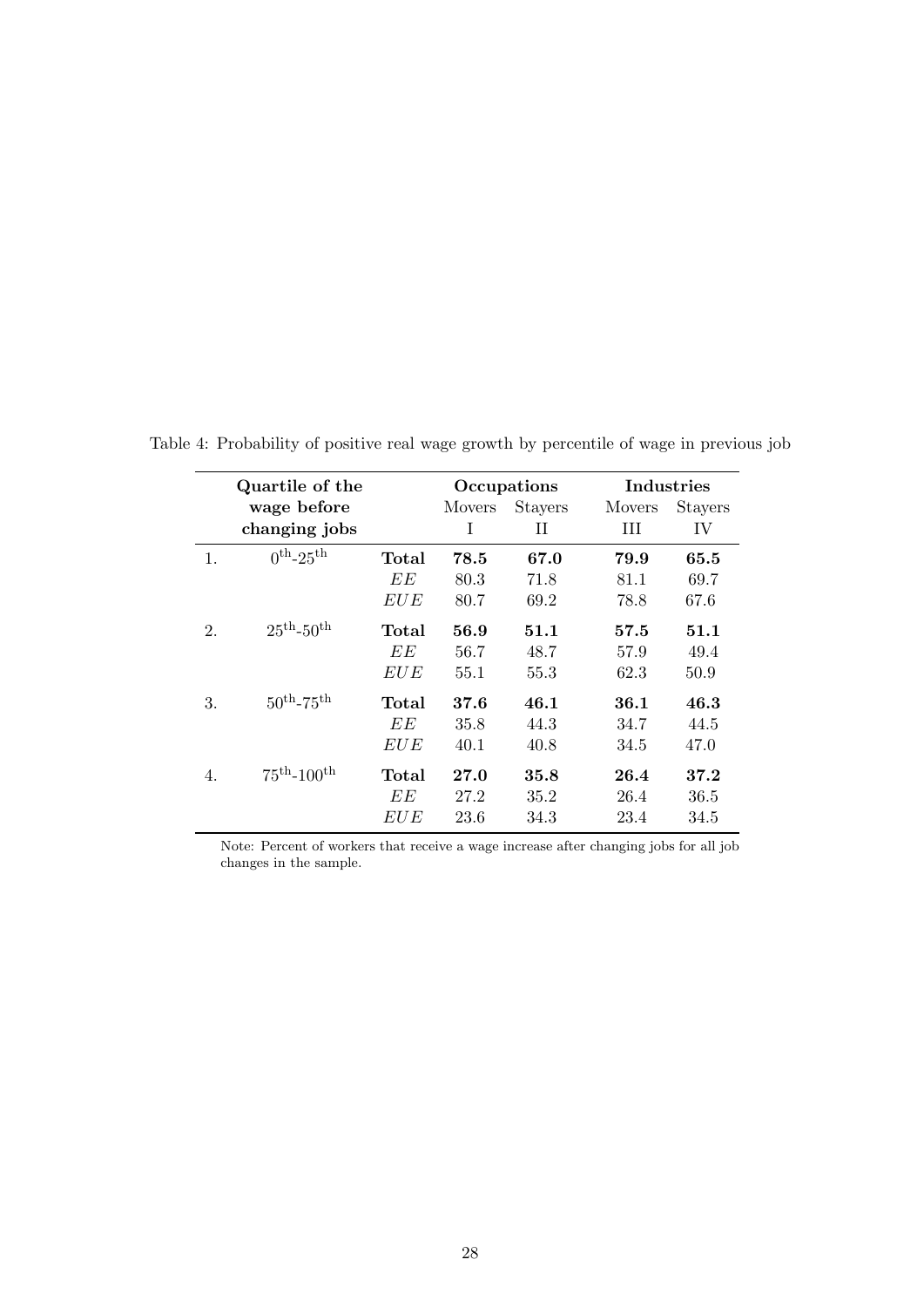|                     |                             |         | Whole sample   |                   | 1997-2000      |         | 2001-2007        |                    | $2008$ -end |
|---------------------|-----------------------------|---------|----------------|-------------------|----------------|---------|------------------|--------------------|-------------|
| Percentile          |                             | Movers  | <b>Stayers</b> | Movers            | <b>Stayers</b> | Movers  | <b>Stayers</b>   | Movers             | Stayers     |
|                     |                             |         |                | $(a)$ Occupations |                |         |                  |                    |             |
| $25^{\rm th}$       | ನ<br>$_{\rm Tot}$           | $-16.4$ | 13.0           | $-13.0$           | $-9.6$         | .16.0   | $-11.3$          | 24.0               | $-22.1$     |
|                     | EUE                         | $-32.4$ | $-22.9$        | $-32.5$           | -18.7          | $-27.4$ | $-21.6$          | -48.9              | $-29.5$     |
|                     | $E$ E                       | $-10.9$ | $-8.2$         | $-7.4$            | $-5.1$         | $-12.2$ | $-6.6$           | $-12.8$            | $-16.7$     |
| ${\bf 50}^{\rm th}$ |                             | 10.7    | 6.8            | 16.8              | 10.8           | $-1.6$  | 6.0              | 2.6                | 2.0         |
|                     | Total<br>EUE                | $-2.1$  | $-3.0$         | 1.3               | $1.8$          | 1.1     | $-3.4$           | $-19.6$            | $-10.5$     |
|                     | EE                          | 13.4    | 9.6            | 19.1              | 13.4           | 7.11    | $8.8\,$          | $\ddot{8}.\dot{8}$ | 4.9         |
| $75^{\rm th}$       | ಸ<br>Tot                    | 54.8    | 33.6           | 71.8              | 40.5           | 49.1    | 30.9             | 42.0               | 29.9        |
|                     | <b>EUE</b>                  | 48.3    | 28.7           | 59.0              | 33.4           | 54.9    | 26.6             | $\ddot{c}$         | 27.2        |
|                     | EE                          | 56.8    | 34.6           | 75.5              | 41.1           | 50.1    | 32.4             | 44.3               | 29.8        |
|                     |                             |         |                | $(b)$ Industries  |                |         |                  |                    |             |
| $25^{\rm th}$       | ್ಪ<br>$_{\rm Tot}$          | 0.21    | $-12.5$        | $-12.5$           | $-9.3$         | 16.3    | $-12.3$          | $-22.4$            | $-15.8$     |
|                     | EUE                         | $-29.7$ | $-24.7$        | $-30.1$           | $-19.9$        | $-27.2$ | $-23.2$          | $-33.7$            | $-31.6$     |
|                     | $E$ E                       | $-11.7$ | $-7.1$         | $\frac{1}{2}$ .   | $-4.5$         | $-12.0$ | $-7.5$           | $-14.8$            | $-8.9$      |
| ${\bf 50}^{\rm th}$ | ್<br>$_{\rm Tot}$           | 9.8     | 6.7            | 15.2              | 1.1            | 8.6     | 6.6              | 6.9                | 2.8         |
|                     | <b>EUE</b>                  | $-2.1$  | $-2.7$         | $2.4\,$           | $4.8$          | 6.5     | $-2.4$           | $-10.6$            | $-10.4$     |
|                     | EE                          | 12.4    | 9.2            | 17.7              | 13.4           | 11.2    | $\overline{8}$ ? | $9.\overline{5}$   | 6.0         |
| 75 <sup>th</sup>    | <u>ृत्व</u><br>$_{\rm Tot}$ | 54.3    | 32.1           | 69.0              | 40.7           | 48.3    | 30.3             | 50.5               | 26.9        |
|                     | <b>EUE</b>                  | 42.4    | 27.6           | 46.8              | $41.6$         | 49.7    | $26.8\,$         | 26.0               | 15.9        |
|                     | $\mathbf{EE}$               | 55.0    | 32.5           | 66.3              | $40.6$         | 49.8    | 31.0             | 53.2               | 27.7        |

<span id="page-30-0"></span>Table 5: Distribution of real wage changes for hires: 1997-end of sample Table 5: Distribution of real wage changes for hires: 1997-end of sample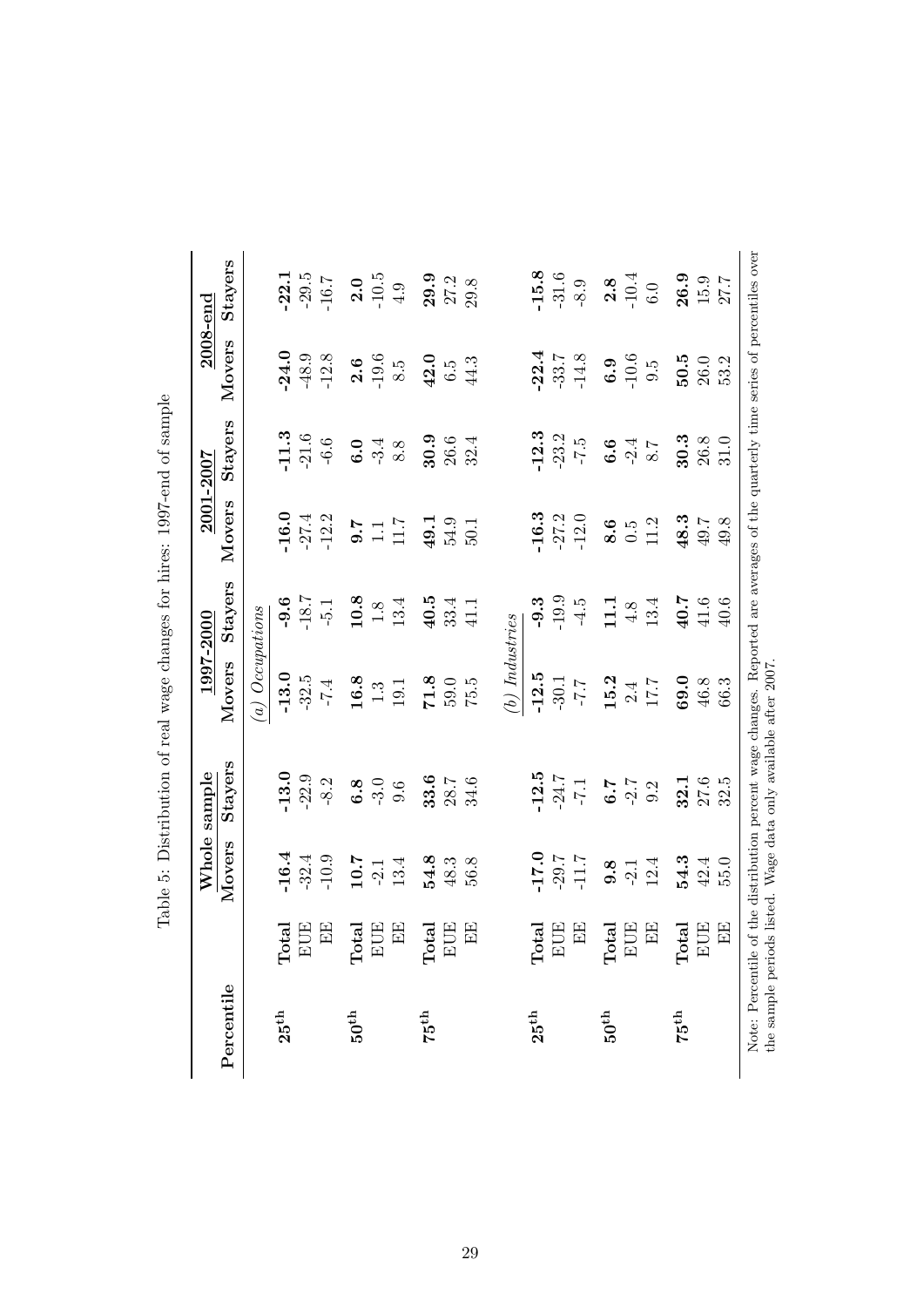<span id="page-31-0"></span>

(a) Occupations



Source: U.K. LFS and authors calculations. Recessionshading are U.K. recession dates from ECRI. Quarterly series, centered 5-quarter moving averages.

Figure 3: Hires of workers with ongoing careers, by career movers and stayers.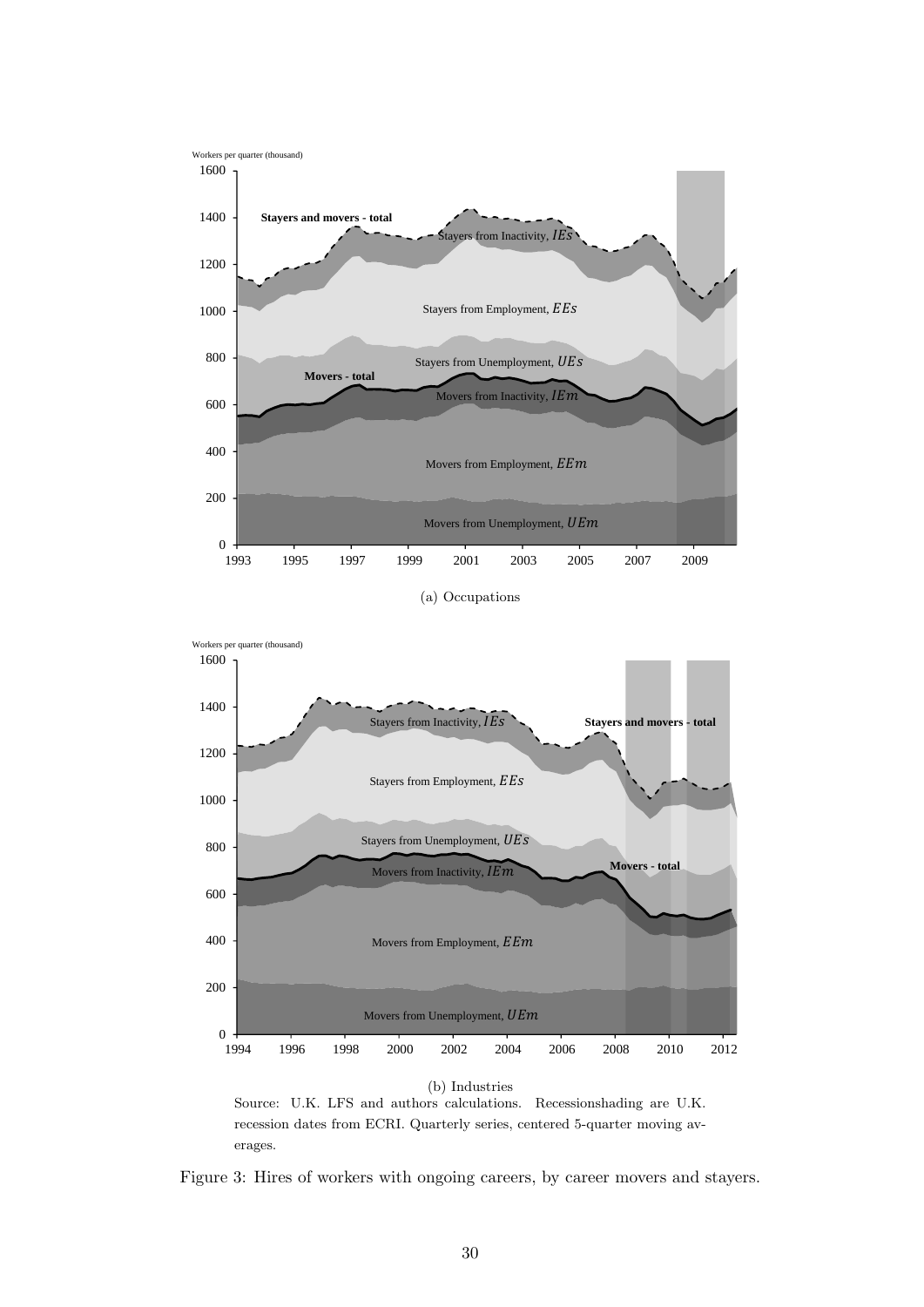<span id="page-32-0"></span>

(a) Occupations



Source: U.K. LFS and authors calculations. Recessionshading are U.K. recession dates from ECRI. Quarterly series, centered 5-quarter moving averages.

Figure 4: Probability of career change:  $Hm$ , and  $HSm$  for  $S \in \{U, E, I\}$ .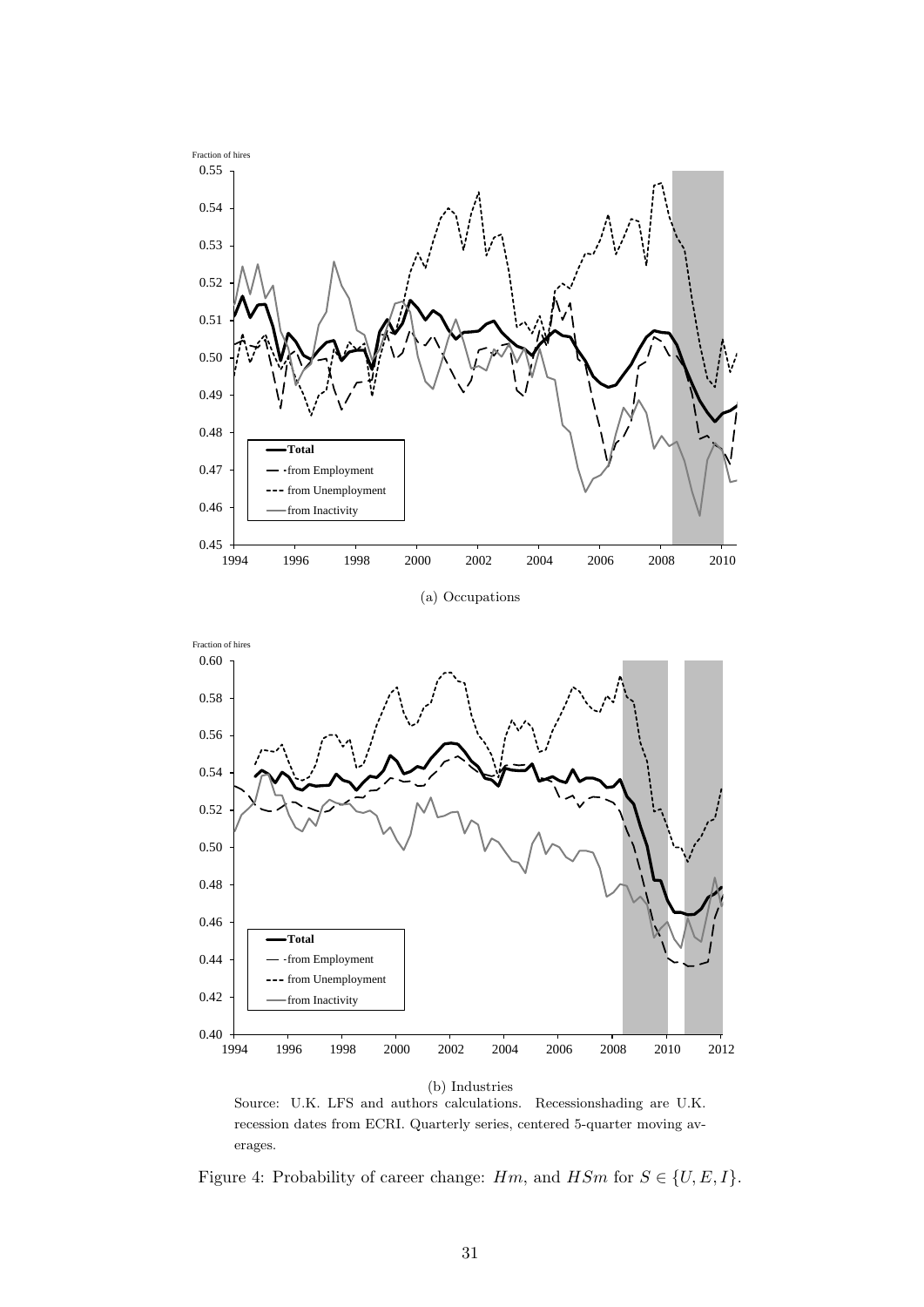<span id="page-33-0"></span>



Figure 5: Net mobility,  $NM_t$ , for career changes to different occupations and industries.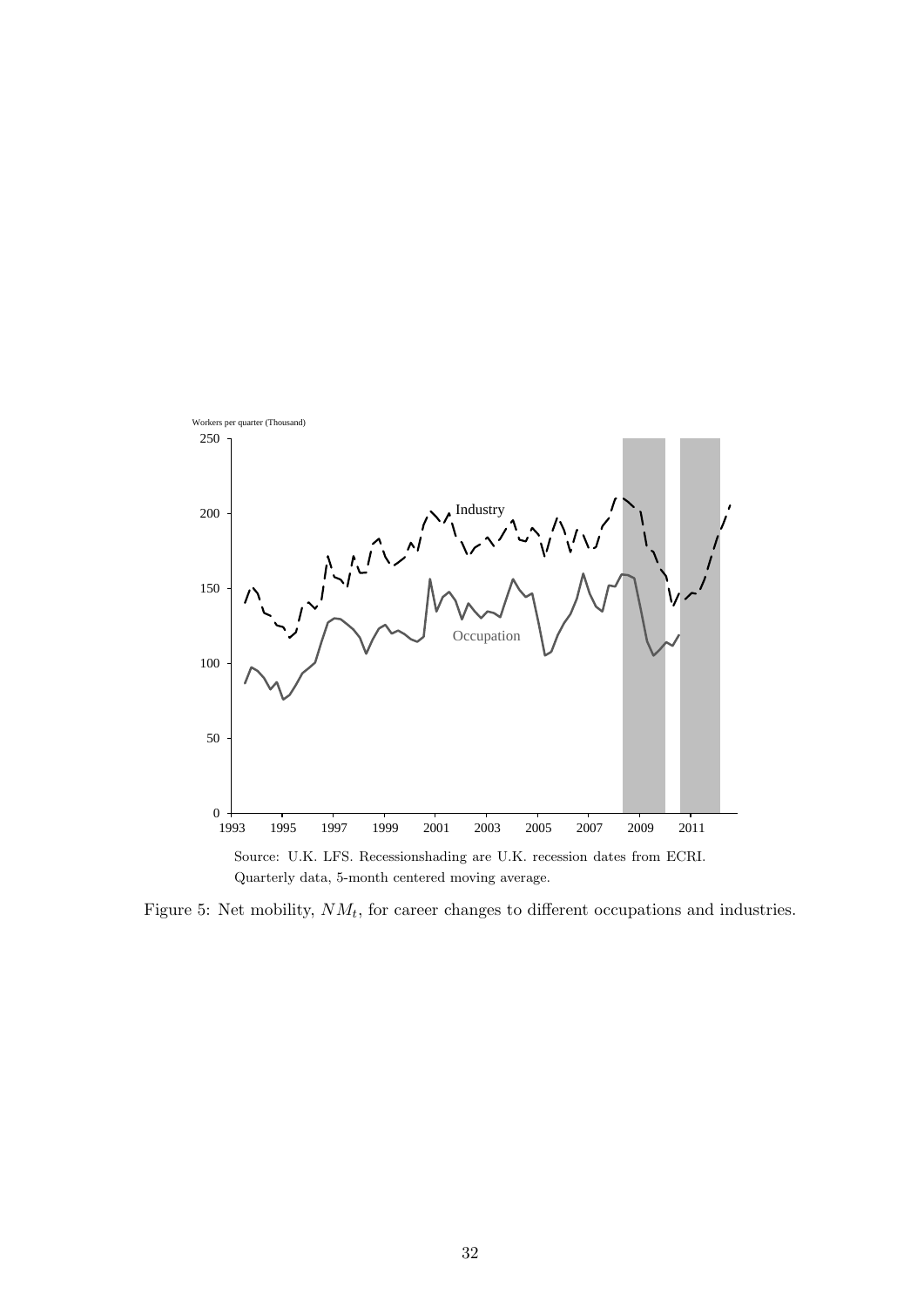<span id="page-34-0"></span>